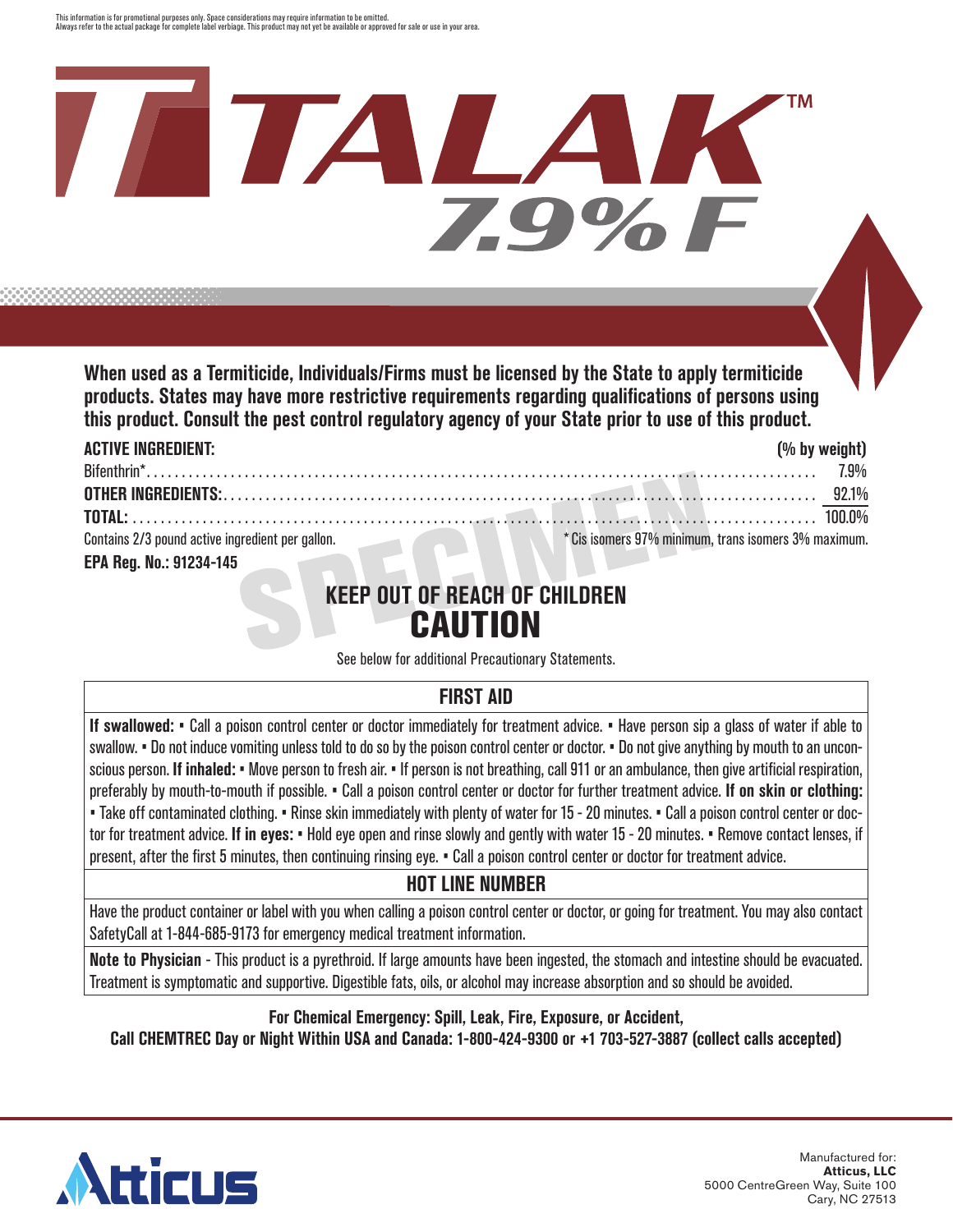# **PRECAUTIONARY STATEMENTS**

### **Hazards to Humans and Domestic Animals**

**Caution** - Harmful if swallowed, inhaled, or absorbed through skin. Causes moderate eye irritation. Avoid contact with skin, eyes or clothing. Avoid breathing spray mist. Wash thoroughly with soap and water after handling and before eating, drinking, chewing gum, using tobacco or using the toilet. Remove contaminated clothing and wash before reuse.

All pesticide handlers (mixers, loaders, and applicators) must wear long-sleeved shirt and long pants, socks, shoes, and chemical-resistant gloves. After the product is diluted in accordance with label directions for use, and/or when mixing and loading using a closed spray tank transfer system, or an in-line injector system, shirt, pants, socks, shoes, and waterproof gloves are sufficient. In addition, all pesticide handlers must wear a respiratory protection device<sup>1</sup> when working in a non-ventilated space. All pesticide handlers must wear protective eyewear when working in non-ventilated space or when applying termiticide by rodding or sub-slab injection.

<sup>1</sup> Use one of the following Mine Safety and Health Administration (MSHA)/National Institute for Occupational Safety and Health (NIOSH) air purifying respirator types with approval number prefixes: TC-23C, TC-21C, TC-19C, TC-13F and TC-14G, or a NIOSH approved respirator with any R, P or HE filter or a NIOSH approved respirator with an organic vapor (OV) cartridge or canister with any R, P or HE prefilter.

#### **Environmental Hazards**

This pesticide is extremely toxic to fish and aquatic invertebrates. To protect the environment, do not allow pesticide to enter or run off into storm drains, drainage ditches, gutters or surface waters. Applying this product in calm weather when rain is not predicted for the next 24 hours will help to ensure that wind or rain does not blow or wash pesticide off the treatment area. Rinsing application equipment over the treated area will help avoid run off to water bodies or drainage systems.

This product is highly toxic to bees exposed to direct treatment or residues on blooming crops or weeds. Do not apply this product or allow to drift to blooming crops if bees are visiting the treatment area.

# **Physical and Chemical Hazards**

Do not apply water-based dilutions of **Talak 7.9% F** to electrical conduits, motor housings, junction boxes, switch boxes or other electrical equipment because of possible shock hazard.

# **DIRECTIONS FOR USE**

It is a violation of Federal Law to use this product in a manner inconsistent with its labeling.

# **RESTRICTIONS:**

- Do not apply by air.
- Do not apply in greenhouses, nurseries.
- Do not apply this product through any kind of irrigation system.
- Not for use on sod farm turf, golf course turf, or grass grown for seed.
- Do not water the treated area to the point of runoff.
- Do not make applications during rain.
- Do not apply directly to sewers or drains, or to any area like a gutter where drainage to sewers, storm drains, water bodies, or aquatic habitat can occur, except as directed by this label.
- Do not apply directly to impervious horizontal surfaces such as sidewalks, driveways, and patios except as a spot or crack and crevice treatment. During application, do not allow pesticide to enter or run off into storm drains, drainage ditches, gutters or surface waters.
- All outdoor applications, if permitted elsewhere on this label, must be limited to spot or crack-and-crevice treatments only, except or the following permitted uses, if allowed elsewhere on this label:
- 1) Application to soil or vegetation, as listed on this label, around structures;
- 2) Applications to lawns, turf, and other vegetation, as listed on this label;
- 3) Applications to the side of a building, up to a maximum height of 3 feet above grade;
- 4) Applications to the underside of eaves, soffits, doors, or windows permanently protected from rainfall by a covering, overhang, awning, or other structure;
- 5) Applications around potential pest entry points into buildings, when limited to a surface band not to exceed one inch in width;
- 6) Applications made through the use of a coarse, low pressure spray to only those portions of surfaces that are directly above bare soil, lawn, turf, mulch, or other vegetation, as listed on this label, and not over an impervious surface, drainage or other condition that could result in runoff into storm drains, drainage ditches, gutters, or surface waters, in order to control occasional invaders or aggregating pests.

Application equipment that delivers low volume treatments, such as Patriot Injector® or Actisol® applicators, may also be used to make crack and crevice, deep harborage, spot and general surface treatments of **Talak 7.9% F**.

When treating adjacent to an existing structure, the applicator must check the area to be treated, and immediately adjacent areas of the structure, for visible and accessible cracks and holes to prevent any leaks or significant exposures to persons occupying the structure. People present or residing in the structure during application must be advised to remove their pets and themselves from the structure if they see any signs of leakage. After application, the applicator is required to check for leaks. All leaks resulting in the deposition of termiticide in locations other than those prescribed on this label must be cleaned up prior to leaving the application site. Do not allow people or pets to contact contaminated areas or to reoccupy contaminated areas of the structure until the clean-up is completed.

Not for use on plants being grown for sale or other commercial use, or for commercial seed production, or for research purposes. For use on plants intended only for aesthetic purposes or climatic modifications and being grown in interior plantscapes, ornamental gardens or parks, or lawns and grounds.

# **TERMITICIDE USES**

Using this product in and around structures and building construction will prevent and control termite infestations.

To institute a barrier between the wood and the termites in the soil, the chemical dilution must be effectively dispersed in the soil. It is important to remove unnecessary materials that contain cellulose and wood from around foundation walls, crawl spaces (inside of structure), and porches, and fix damaged plumbing and construction grade in order to deny termite access to moisture.

To use this product effectively, it is important that the service technician be familiar with current termite control practices including trenching, rodding, sub-slab injection, low-pressure spray application, coarse fan spraying of soil surfaces, crack and crevice (void) injection, excavated soil treatment, and brush or spray applications to infested or susceptible wood. Using these techniques correctly is essential to prevent or control infestations by subterranean termite species of genera *Coptotermes*, *Heterotermes*, *Reticulitermes* and *Zootermopsis*. When determining what procedures to follow, the service technician should consider certain variables such as biology and behavior of the termite specie, structure design, heating ventilation, and air conditioning (HVAC) systems, water table, soil type and compaction, grade conditions, and the location and type of domestic water supplies and utilities.

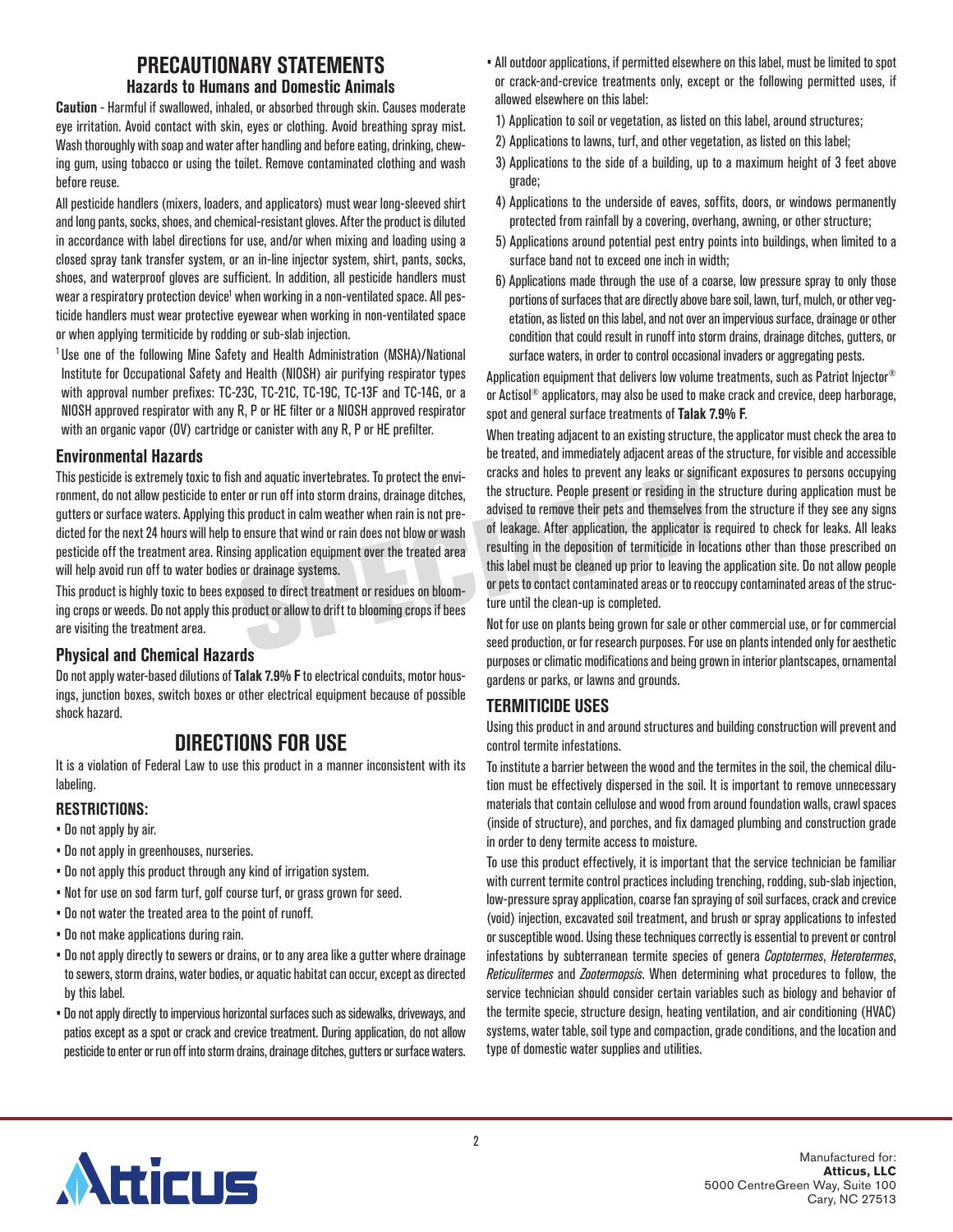For information concerning the most up to date control practices in a given region or locale, consult the local resources for structural pest control, state cooperative extensions, and regulatory agencies.

# **SUBTERRANEAN TERMITE CONTROL**

**Important:** The following precautions must be observed to avoid contamination of public and private water supplies:

- Use anti-backflow equipment or procedures to prevent siphonage of insecticide into water supplies.
- Do not contaminate cisterns, wells, or other water tanks by treating the soil beneath these structures.
- Do not treat soil that is water saturated or frozen.
- Do not treat soil where runoff may occur.
- Consult state and local specifications for recommended treatment practices in your area.
- If local or state specifications do not exist, consult the Federal Housing Administration Specifications (H.U.D.) guidance documents.

**Note:** For the purpose of this label, crawl spaces are defined as being inside of the structure.

**Critical Areas:** Points at which the foundation is penetrated or abuts another structure are Critical Areas. These include utility entry points, cracks and expansion joints, bath traps and adjacent structures such as stairs, patios and slab additions.

#### **Structures with Wells/Cisterns Inside Foundations**

Structures that contain wells or cisterns within the foundation of a structure can only be treated using the following techniques:

- 1. Do not treat soil while it is beneath or within the foundation or along the exterior perimeter of a structure that contains a well or cistern. The treated backfill method must be used if soil is removed and treated outside/away from the foundation. The treated backfill technique is described as follows:
	- a) Trench and remove soil to be treated onto heavy plastic sheeting or similar material or into a wheelbarrow.
	- b) Treat the soil at the rate of 4 gallons of dilute emulsion per 10 linear feet per foot of depth of the trench, or 1 gallon per 1.0 cubic feet of soil. See **Mixing Directions** section of this label. Mix thoroughly into the soil taking care to contain the liquid and prevent runoff or spillage.
	- c) After the treated soil has absorbed the diluted emulsion, replace the soil into the trench.
- 2. Treat infested and/or damaged wood in place using an injection technique such as described in the **Control of Wood-infesting Insects** section of this label.

# **Structures with Adjacent Wells/Cisterns and/or Other Water Bodies**

Applicators must inspect all structures with nearby water sources such as wells, cisterns, surface ponds, streams, and other bodies of water and evaluate, at a minimum, the treatment recommendations listed below prior to making an application.

- 1. Prior to treatment, if feasible, expose the water pipe(s) coming from the well to the structure, if the pipe(s) enter the structure within 3 feet of grade.
- 2. Prior to treatment, applicators are advised to take precautions to limit the risk of applying the termiticide into subsurface drains that could empty into any bodies of water. These precautions include evaluating whether application of the termiticide to the top of the footer may result in contamination of the subsurface drain. Factors such as depth to the drain system and soil type and degree of compaction should be taken into account in determining the depth of the treatment.

3. When appropriate (i.e., on the water side of the structure), the treated backfill technique (described above) can also be used to minimize off-site movement of termiticide.

Before these techniques are used close to cisterns, wells, or other bodies of water, seek advice from local, state or federal agencies for information on treatment practices that are acceptable in your area.

**Application Rate:** Use a 0.06% dilution for subterranean termites. For other pests on the label use specific listed rates.

**Mixing Directions:** Mix the termiticide use dilution in the following manner:

1. Fill tank 1/4 to 1/3 full.

- 2. Start pump to begin by-pass agitation and place end of treating tool in tank to allow circulation through hose.
- 3. Add appropriate amount of **Talak 7.9% F**.
- 4. Add remaining amount of water.
- 5. Let pump run and allow recirculation through the hose for 2 to 3 minutes.

**Talak 7.9% F** may also be combined into full tanks of water. If combined into full tanks of water, allow sufficient time for agitation and/or recirculation to ensure consistency or dilution.

To prepare a 0.06% water dilution, ready to use, dilute 3 quarts of **Talak 7.9% F** with 99.25 gallons of water.

**Mixing:** Using the chart below, determine the volume of **Talak 7.9% F** and water to produce the desired volume of finished dilution.

|                                       | Amount of Talak 7.9% F (Gallons Except Where Noted) |                                  |                                                       |  |  |  |  |  |
|---------------------------------------|-----------------------------------------------------|----------------------------------|-------------------------------------------------------|--|--|--|--|--|
| <b>Emulsion</b><br><b>Concentrate</b> | <b>Amount of</b><br><b>Talak 7.9% F</b>             | <b>Amount of</b><br><b>Water</b> | <b>Desired Gallons of</b><br><b>Finished Emulsion</b> |  |  |  |  |  |
| 0.06%                                 | 1 oz.                                               | $127$ oz.                        | 1                                                     |  |  |  |  |  |
|                                       | 5 oz.                                               | 4.9                              | 5                                                     |  |  |  |  |  |
|                                       | 10 oz.                                              | 9.9                              | 10                                                    |  |  |  |  |  |
|                                       | 25 oz.                                              | 24.8                             | 25                                                    |  |  |  |  |  |
|                                       | $1.5$ qt.                                           | 49.6                             | 50                                                    |  |  |  |  |  |
|                                       | $2.25$ qt.                                          | 74.4                             | 75                                                    |  |  |  |  |  |
|                                       | 3 qt.                                               | 99.25                            | 100                                                   |  |  |  |  |  |
|                                       | $4.5$ qt.                                           | 148.8                            | 150                                                   |  |  |  |  |  |
|                                       | 6 qt.                                               | 198.5                            | 200                                                   |  |  |  |  |  |
| $0.12\%$ *                            | 20z                                                 | 126 oz.                          | 1                                                     |  |  |  |  |  |
|                                       | $10$ oz.                                            | 4.9                              | 5                                                     |  |  |  |  |  |
|                                       | 19.5 oz.                                            | 9.8                              | 10                                                    |  |  |  |  |  |
|                                       | $1.5$ qt.                                           | 24.6                             | 25                                                    |  |  |  |  |  |
|                                       | 3 qt.                                               | 49.2                             | 50                                                    |  |  |  |  |  |
|                                       | $4.5$ qt.                                           | 73.8                             | 75                                                    |  |  |  |  |  |
|                                       | 6 qt.                                               | 98.5                             | 100                                                   |  |  |  |  |  |
|                                       | 9 qt.                                               | 147.7                            | 150                                                   |  |  |  |  |  |
|                                       | 3                                                   | 197                              | 200                                                   |  |  |  |  |  |

\*When treating for termites, use this rate only in conjunction with volume adjustments, foam applications or underground services applications as listed below.

Common units of measure:

- $1$  pint =  $2$  cups =  $16$  fluid ounces (oz.)
- 1 quart =  $2$  pints =  $4$  cups =  $32$  fluid ounces (oz.)

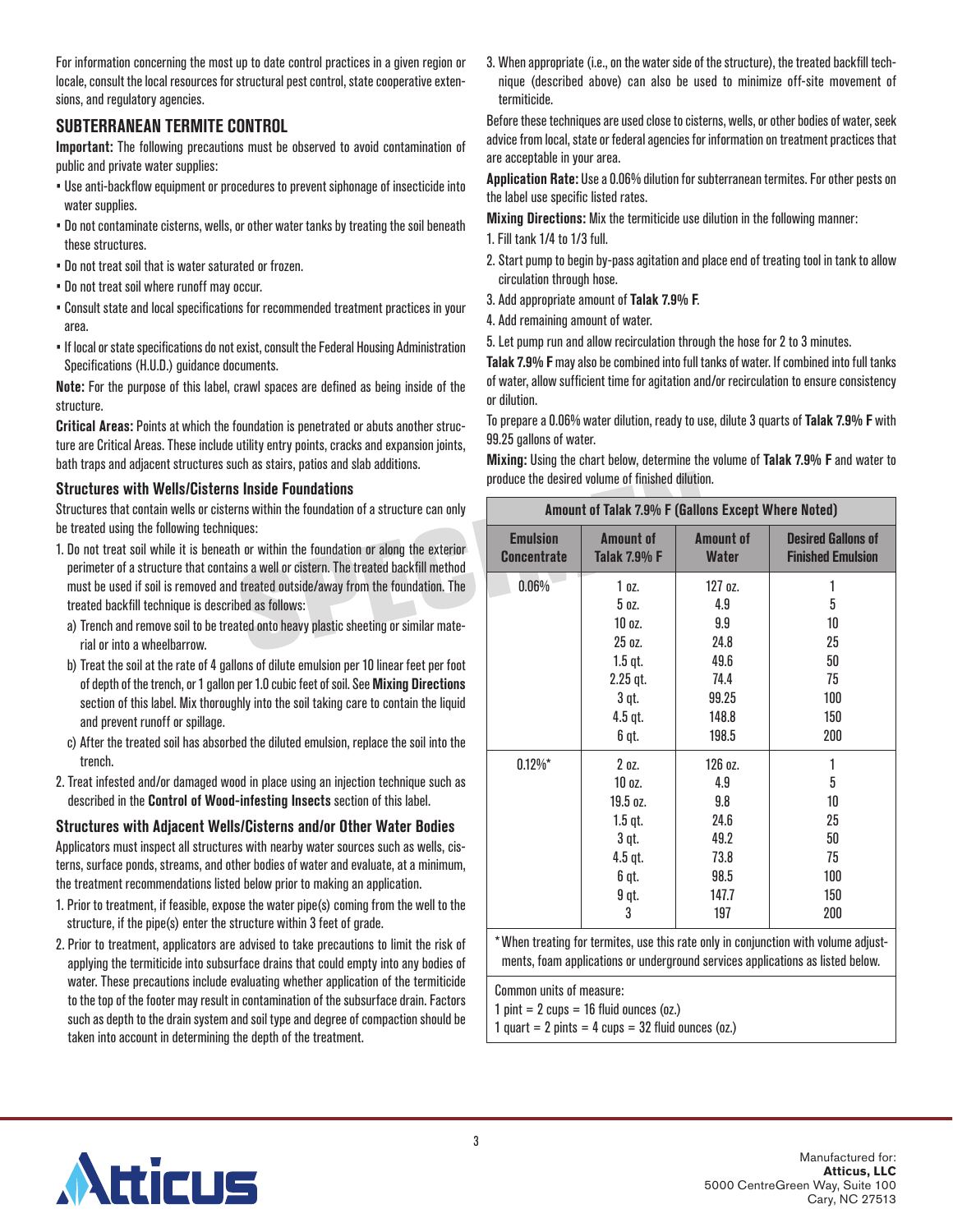**Application Volume:** To provide maximum control and protection against termite infestation apply the specified volume of the finished water emulsion and active ingredient as set forth in the **DIRECTIONS FOR USE** section of this label. If soil will not accept the labeled application volume, the volume may be reduced provided there is a corresponding increase in concentration so that the amount of active ingredient applied to the soil remains the same.

**Note:** Large reductions of application volume reduce the ability to obtain a continuous barrier. Variance is allowed when volume and concentration are consistent with the label directed rates and a continuous barrier can still be achieved.

The volume of the 0.12% emulsion may be reduced by 1/2 the labeled volume where desirable for pre- and post-construction applications. When the volume is reduced, the hole spacing for subslab injection and soil rodding may also need to be adjusted to account for lower volume dispersal of the termiticide in the soil. Consult the following **Volume Adjustment Chart** for details.

| <b>Volume Adjustment Chart</b>                                                                                   |                            |                            |  |  |  |
|------------------------------------------------------------------------------------------------------------------|----------------------------|----------------------------|--|--|--|
| Rate (% Emulsion)<br>0.06%<br>0.12%                                                                              |                            |                            |  |  |  |
| Volume allowed<br>Horizontal (gallons emulsion/10 ft <sup>2</sup> )<br>Vertical (gallons emulsion/10 linear ft.) | 1.0 gallons<br>4.0 gallons | 0.5 gallons<br>2.0 gallons |  |  |  |

**After Treatment:** All holes in commonly occupied areas into which **Talak 7.9% F** has been applied must be plugged. Plugs must be of a non-cellulose material or covered by an impervious, non-cellulose material.

#### **Foam Applications**

**Talak 7.9% F** emulsion, from 0.06 to 0.12% may be converted to foam with 2X - 40X expansion characteristics and used to control or prevent termite infestations.

Depending on the circumstances, foam applications may be used alone or in combination with liquid emulsion applications. Applications may be made behind veneers, piers, chimney bases, into rubble foundations, into block voids or structural voids, under slabs, stoops, porches, or to the soil in crawlspaces, and other similar voids.

Foam and liquid application must be consistent with volume and active ingredient instructions in order to insure proper application has been made. The volume and amount of active ingredient are essential to an effective treatment. At least 75% of the labeled liquid emulsion volume of product must be applied, with the remaining percent delivered to appropriate areas using foam application. Refer to label and use recommendations of the foam manufacturer and the foaming equipment manufacturer.

Foam applications are generally a good supplement to liquid treatments in difficult areas, but may be used alone in difficult spots.

#### **Application Under Slabs or to Soil in Crawlspaces to Prevent or Control Termites**

When making applications, **Talak 7.9% F** foam can be used alone or in combination with liquid emulsion. Whether applied as a emulsion, foam, or some of both, the equivalent of at least 4 gallons of 0.06% emulsion (4 ounces of **Talak 7.9% F** concentrate) per 10 linear feet must be applied for vertical barrier, or at least 1 gallon of 0.06% emulsion (1 ounce of **Talak 7.9% F** concentrate) per 10 square feet must be applied for a horizontal barrier. For a foam only application, apply **Talak 7.9% F** concentrate in sufficient concentration and volume to equal 4 ounces of concentrate per 10 linear feet or 1 ounce of concentrate per 10 square feet. For example, 2 gallons of 0.12% emulsion converted to foam and used to cover 10 linear feet is the equivalent of 4 gallons of 0.06% emulsion per 10 linear feet.

# **Sand Barrier Installation and Treatment**

As long as termites have access to soil that has not been treated and can avoid soil that has been treated with **Talak 7.9% F**, they can build mud tubes over surfaces that have been treated. Cracks and spaces should be filled with play box or builder's sand and then treated in the same manner as soil. Follow the rates listed in the **Talak 7.9% F** label.

Retreatment for subterranean termites can only be performed if there is clear evidence of reinfestation or disruption of the barrier due to construction, excavation, or landscaping and/or evidence of the breakdown of the termiticide barrier in the soil. These vulnerable or reinfested areas may be retreated in accordance with application techniques described in this product's labeling. The timing and type of these retreatments will vary depending on factors such as termite pressure, soil types, soil conditions and other factors which may reduce the effectiveness of the barrier.

**Annual retreatment of the structure is prohibited unless there is clear evidence that reinfestation or barrier disruption has occurred.**

#### **Application in Conjunction with Termite Baits**

As part of an IPM (integrated pest management) program for termite control, **Talak 7.9% F** may be applied to areas of the structure with known or suspected infestations such as plumbing, utility entry sites, bath traps, expansion joints, and foundation cracks at a rate of 0.06% as a spot treatment or complete barrier treatment. Applications may be made as described in the **Post-construction Subterranean Termite Treatment** section of this label.

#### **Pre-construction Subterranean Termite Treatment**

#### **Use Precautions:**

- The treatment site must be covered prior to a rain event in order to prevent run-off of the pesticide into non-target areas.
- The applicator must either cover the soil him/herself or provide written notification of the above requirement to the contractor on site and to the person commissioning the application (if different than the contractor). If notice is provided to the contractor or person commissioning the application, then they are responsible under FIFRA to ensure that: 1) if the concrete slab cannot be poured over the treated soil within 24 hours of application the treated soil is covered with a waterproof covering (such as polyethylene sheeting), and 2) the treated soil is covered if precipitation is predicted to occur before the concrete slab is scheduled to be poured.

#### **Use Restrictions:**

- Do not treat soil that is water-saturated or frozen.
- Do not treat when raining.
- Do not allow treatment to runoff from the target area.
- Do not apply with 10 feet of storm drains. Do not apply within 25 feet of aquatic habitats (such as, but not limited to, lakes; reservoirs; rivers; permanent streams; marshes or ponds; estuaries; and commercial fish farm ponds).
- Do not make on-grade applications when sustained wind speeds are above 10 mph (at application site) at nozzle end height.
- Do not apply at a lower dosage and/or concentration than specified on this label for applications prior to the installation of the finished grade.

When treating foundations deeper than 4 feet, apply the termiticide as the backfill is being replaced, or if the construction contractor fails to notify the applicator to permit this, treat the foundation to a minimum depth of 4 feet after the backfill has been installed. The applicator must trench and rod into the trench or trench along the foundation walls and around pillars and other foundation elements, at the rate prescribed from grade to a minimum depth of 4 feet. When the top of the footing is exposed, the applicator must treat the soil adjacent to the footing to a depth not to exceed the

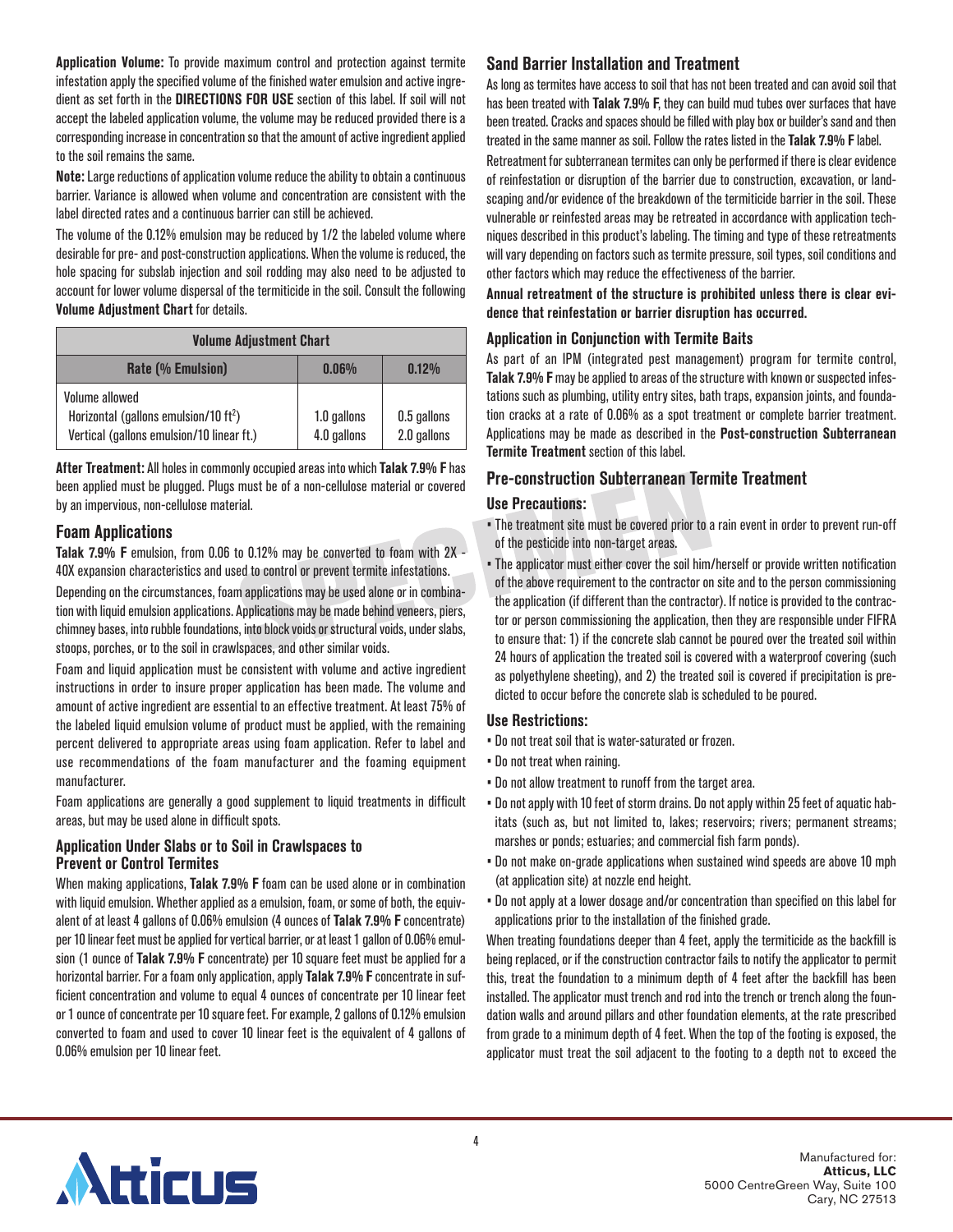bottom of the footing. However, in no case should a structure be treated below the footing.

To produce effective pre-construction subterranean termite control, create vertical and/ or horizontal chemically treated zones of protection using 0.06% emulsion of **Talak 7.9% F**. Follow the current edition of the Housing and Urban Development Minimum Property Standards to assure that F.H.A. termite-proofing requirements are met.

#### **Horizontal Barriers**

Establish a horizontal chemical barrier wherever treated soil will be covered by a slab, such as basement floors, carports, entrance platforms, footing trenches, and slab floors and the soil below stairs and crawl spaces.

Apply 1 gallon of 0.06% emulsion per 10 square feet, or use 1 fluid ounce of **Talak 7.9% F** per 10 square feet in sufficient water (no less than 1/2 gallon or more than 2 gallons) to provide a uniform treated barrier for the area being treated.

If the fill is coarse aggregate, such as washed gravel, a sufficient volume of emulsion must be applied to allow it to reach the soil beneath for coarse fill.

Make applications with a low-pressure spray (less than 50 p.s.i.) using a coarse spray nozzle. If foundation walls have not been installed around the treated soil and the slab will not be poured the same day as treatment, the treated soil must be covered with a water-proof barrier. Polyethylene sheeting may be used for this purpose.

#### **Vertical Barriers**

Vertical barriers must be established in Critical Areas such as along the inside of foundation walls, plumbing, bath traps, utility services and other features that will penetrate the slab. Using a 0.06% emulsion, apply 4 gallons of emulsion per 10 linear feet per foot of depth or 4 fluid ounces of **Talak 7.9% F** per 10 linear feet per foot of depth from grade level to the top of the footing in sufficient water (not less than 2 gallons or more than 8 gallons) to provide a uniform treated barrier.

When trenching and rodding into the trench, or trenching, ensure that the emulsion reaches the top of the footing. Space rod holes so that a continuous treated barrier is created, but not exceeding 12 inches apart. Avoid soil wash-out around the footing. Trenches should be about 6 inches wide and 6 inches deep. Mix the chemical emulsion with the soil as it is being replaced in the trench. Inside vertical barriers may not be required for monolithic slabs.

When treating hollow block voids, use 2 gallons of emulsion per 10 linear feet to assure that the emulsion reaches the top of the footing.

Prior to each application, applicators must notify the general contractor, construction superintendent, or similar responsible party, of the intended termiticide application and intended sites of application and instruct the responsible person to notify construction workers and other individuals to leave the area to be treated during application and until the termiticide is absorbed into the soil.

# **Post-construction Subterranean Termite Treatment**

For a post-construction treatment, use a 0.06% emulsion. Post-construction treatments shall be made by injection, trenching and rodding into the trench or trenching using a low-pressure spray not exceeding 25 p.s.i. at the nozzle. Proper precautions should be taken to avoid soil wash-out around the footing.

Locate, identify, and mark wells, electrical conduits, water and sewer lines, and radiant heat pipes prior to application of **Talak 7.9% F**. Do not puncture or inject **Talak 7.9% F** into these structures.

#### **Foundations**

For applications made after the final grade is installed, the applicator must trench and rod into the trench or trench along the foundation walls and around pillars and other foundation elements, at the rate prescribed from grade to the top of the footing. When the footing is more than four (4) feet below grade, the applicator must trench and rod into the trench or trench along the foundation walls at the rate prescribed to a minimum depth of four feet. The actual depth of treatment will vary depending on soil type, degree of compaction, and location of termite activity. When the top of the footing is exposed, the applicator must treat the soil adjacent to the footing to a depth not to exceed the bottom of the footing. However, in no case should a structure be treated below the footing.

#### **Slabs**

Create vertical barriers by trenching and rodding into the trench or trenching outside at the rate of 4 gallons of emulsion per 10 linear feet per foot of depth and by sub-slab injection within the structure. Ensure an even distribution of chemical. Applications must not be made below the bottom of the footing.

Apply beside the outside of the foundation and under the slab on the inside of foundation walls, where needed. Treatment of slabs may also be necessary under and beside both sides of any interior footing-supported walls, in all cracks and expansion joints, and beside one side of interior partitions. By long-rodding or grid pattern injection vertically through the slab, horizontal barriers may be created where necessary.

- a. To permit the creation of an uninterrupted insecticidal barrier, drill holes in the foundation and/or slab.
- b. For foundations that are less than or equal to 1 foot, dig a narrow trench about 6 inches wide beside the outside of the foundation walls. Do not dig beneath the bottom of the footing. As the soil is placed back into the trench, apply 4 gallons of emulsion per 10 linear feet per foot of depth to the trench and soil.
- c. For foundations that are deeper than 1 foot, follow the rates stated above for basements.
- d. A 0.06% emulsion may be used to treat exposed and wood in bath traps.

#### **Basements**

Treatment must be made by trenching and rodding into the trench, or trenching at the rate of 4 gallons of emulsion per 10m linear feet per foot of depth wherever the footing, from grade to the bottom of the foundation, is greater than 1 foot of depth. When the footer is greater than four feet below grade, the applicator may trench and rod into the trench, or trench beside foundation walls at the rate designated for four feet of depth. Space rod holes to create a continuous insecticidal barrier, but in no case more than 12 inches apart. Depending on the type of soil, degree of compaction and location of termite activity, the actual depth of treatment will differ. However, a structure should never be treated below the footer. Sub-slab injection may be needed beside the inside of foundation walls, around conduits, piers, and pipes, beside both sides of interior footing-supported walls, and beside cracks and partition walls.

**Accessible Crawl Spaces:** For crawl spaces, apply vertical termiticide barriers at the rate of 4 gallons of emulsion per 10 linear feet per foot of depth from grade to the top of the footing, or if the footing is more than 4 feet below grade, to a minimum depth of 4 feet. Apply by trenching and rodding into the trench, or trenching. Treat both sides of foundation and around all piers and pipes. Where physical obstructions such as concrete walkways adjacent to foundation elements prevent trenching, treatment may be made by rodding alone. When soil type and/or conditions make trenching prohibitive, rodding may be used. When the top of the footing is exposed, the applicator must treat the soil adjacent to the footing to a depth not to exceed the bottom of the footing. Read and follow the mixing and use direction section of the label if situations are encountered where the soil will not accept the full application volume.

1. Rod holes and trenches must not extend below the bottom of the footing.

2. Rod holes must be spaced so as to achieve a continuous termiticide barrier but in no case more than 12 inches apart.

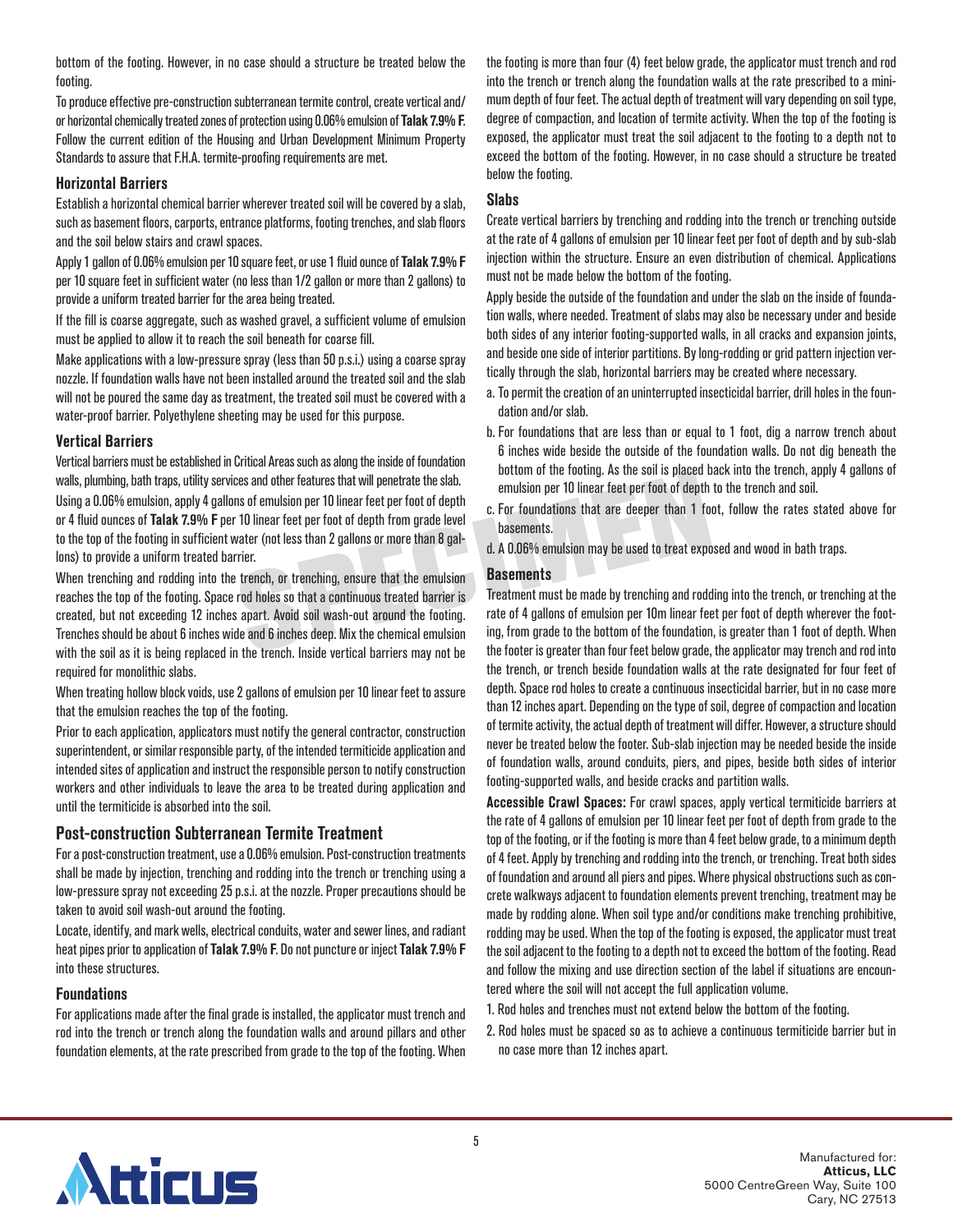- 3. Trenches must be a minimum of 6 inches deep or to the bottom of the footing, whichever is less, and need not to be wider than 6 inches. When trenching in sloping (tiered) soil, the trench must be stepped to ensure adequate distribution and prevent termiticide from running off. The emulsion must be mixed with the soil as it is replaced in the trench.
- 4. When treating plenums or crawl spaces, turn off the air circulation system of the structure until application has been completed and all termiticide has been absorbed by the soil.

**Inaccessible Crawl Spaces:** For inaccessible interior areas, such as areas where there is insufficient clearance between floor joists and ground surfaces to allow operator access, excavate if possible, and treat according to the instruction for accessible crawl spaces. Otherwise, apply one or a combination of the following two methods.

- 1. To establish a horizontal barrier, apply to the soil surface, 1 gallon of emulsion per 10 square feet overall using a nozzle pressure of less than 25 p.s.i. and a coarse application nozzle (e.g., Delavan<sup>®</sup> Type RD Raindrop®, RD-7 or larger, or Spraying Systems Co. 8010LP TeeJet<sup>®</sup> or comparable nozzle). For an area that cannot be reached with the application wand, use one or more extension rods to make the application to the soil. Do not broadcast or powerspray with higher pressures.
- 2. To establish a horizontal barrier, drill through the foundation wall or through the floor above and treat the soil perimeter at a rate of 1 gallon of emulsion per 10 square feet. Drill spacing must be at intervals not to exceed 16 inches. Many states have smaller intervals, so check state regulations which may apply.

When treating plenums and crawl spaces, turn off the air circulation systems of the structure until application has been completed and all termiticide has been absorbed by the soil.

**Masonry Voids:** Drill and treat voids in multiple masonry elements of the structure extending from the structure to the soil in order to create a continuous treatment barrier in the area to be treated. Apply at a rate of 2 gallons of emulsion per 10 linear feet of footing, using a nozzle pressure of less than 25 p.s.i. When using this treatment, access holes must be drilled below the sill plate and should be as close as possible to the footing as is practical. Treatment of voids in block or rubble foundation walls must be closely examined. Applicators must inspect areas of possible runoff as a precaution against application leakage in the treated areas. Some areas may not be treatable or may require mechanical alteration prior to treatment.

All leaks resulting in the deposition of termiticide in locations other than those prescribed on this label must be cleaned up prior to leaving the application site. Do not allow people or pets to contact contaminated areas or to reoccupy the contaminated areas of the structure until the clean-up is completed.

**Note:** When treating behind veneer structures (walls, etc.) take proper care to not drill beyond the veneer. If concrete blocks exist behind the veneer, both can be drilled and treated simultaneously.

**Talak 7.9% F** may not be used in voids insulated with rigid foam insulation.

**Excavation Technique:** If treatment must be made in difficult situations, along fieldstone or rubble walls, along faulty foundation walls, and around pipes and utility lines which lead downward from the structure to a well or pond, apply using the following technique:

- a. Prepare a trench, placing the removed soil into heavy-weight plastic sheeting or similar, water-impermeable material.
- b. Treat the soil with 4 gallons of emulsion per 10 linear feet per foot of depth of the trench. Completely mix the emulsion into the soil exercising care to avoid liquid running off the sheeting.
- c. Place the treated soil back into the trench after it has absorbed the emulsion.

**Attention:** Wear MSHA/NIOSH approved unvented goggles and a respirator when applying **Talak 7.9% F** in a confined area.

# **SPECIFIC PEST CONTROL APPLICATIONS**

**Underground Services:** Wires, cables, utility lines, pipes, conduits, etc. Services may be within structures, in right-of-ways or to protect long range (miles) of installations of services.

To prevent attack by termites and ants, apply 0.06 to 0.12% **Talak 7.9% F** emulsion to the soil.

Apply to the bottom of the trench at the rate of 2 gallons of emulsion per 10 linear feet. Let the emulsion be absorbed into the soil. Lay services on the treated soil and cover with about 2 inches of fill soil. Apply another 2 gallons per 10 linear feet over the soil surface to complete the chemical barrier. In wide trenches, only the soil near the services should be treated. A continuous barrier of treated soil surrounding the services must be established.

In cases where the soil will not accept the above labeled volume, 1 gallon of 0.12% **Talak 7.9% F** may be used per 10 linear feet of trench. Apply both to the bottom of the trench and over the soil on top of the services.

Fill the trench with treated fill soil. Treat the soil where each service sticks out from the ground by trenching/rodding of not more than 1 to 2 gallons of emulsion into the soil.

**Precautions:** Do not treat electrically active underground services.

**Posts, Poles, and Other Constructions:** Around wooden constructions such as signs, fences and landscape ornamentation an insecticidal barrier can be established by treating with a 0.06% emulsion. Sub-surface injection and gravity-flow through holes in the bottom of the trench, are two treatment methods that can be used on poles and posts that have already been installed. A complete chemical barrier around the pole can be established by treating on all sides. For poles and posts less than six inches in diameter use 1 gallon of emulsion per foot of depth and for larger poles, use 1.5 gallons of emulsion per foot of depth. Apply to a depth of 6 inches below the bottom of the wood. For larger constructions, use 4 gallons per 10 linear feet per foot of depth.

**Treatment of Wood-in-Place for Control of Wood-infesting Insects (Localized Areas in Structure):** For the control of insects such as Termites, Ants, Carpenter Ants, and wood-infesting beetles such as Old House Borer and Powder Post in localized areas of infested wood in and around structures, apply a 0.06% emulsion to voids and galleries in damaged wood and in spaces between wooden members of a structure and between wood and foundations where wood is at risk. Paint on or fan spray applications may also be used. Place plastic sheeting under overhead areas that are spot treated except for soil surfaces in crawl spaces. Areas in which access is difficult may be treated by drilling, and then injecting the emulsion with a crack and crevice injector into the damaged wood or void spaces. This type of application is not intended to be a substitute for soil treatment, mechanical alteration or fumigation to control extensive infestation of wood-infesting insects.

**Termite Carton Nests in Trees or Building Voids:** To control termite carton nests in trees or building voids inject with a 0.06% emulsion. Multiple injection points to varying depths may be necessary. Carton nest material should be removed from building voids when nests are discovered.

**Control of Bees, Wasps Hornets, and Yellow Jackets Indoors:** To control Bees, Wasp, Hornets, and Yellow-Jackets, apply a 0.06% emulsion. Application should be made in the late evening when insects are at rest. Spray liberally into hiding and breeding places, especially under attic rafters, contacting as many insects as possible. Retreatment may be necessary to achieve and/or maintain control during periods of high pest pressure. Repeat application is necessary only if there are signs of renewed insect activity.

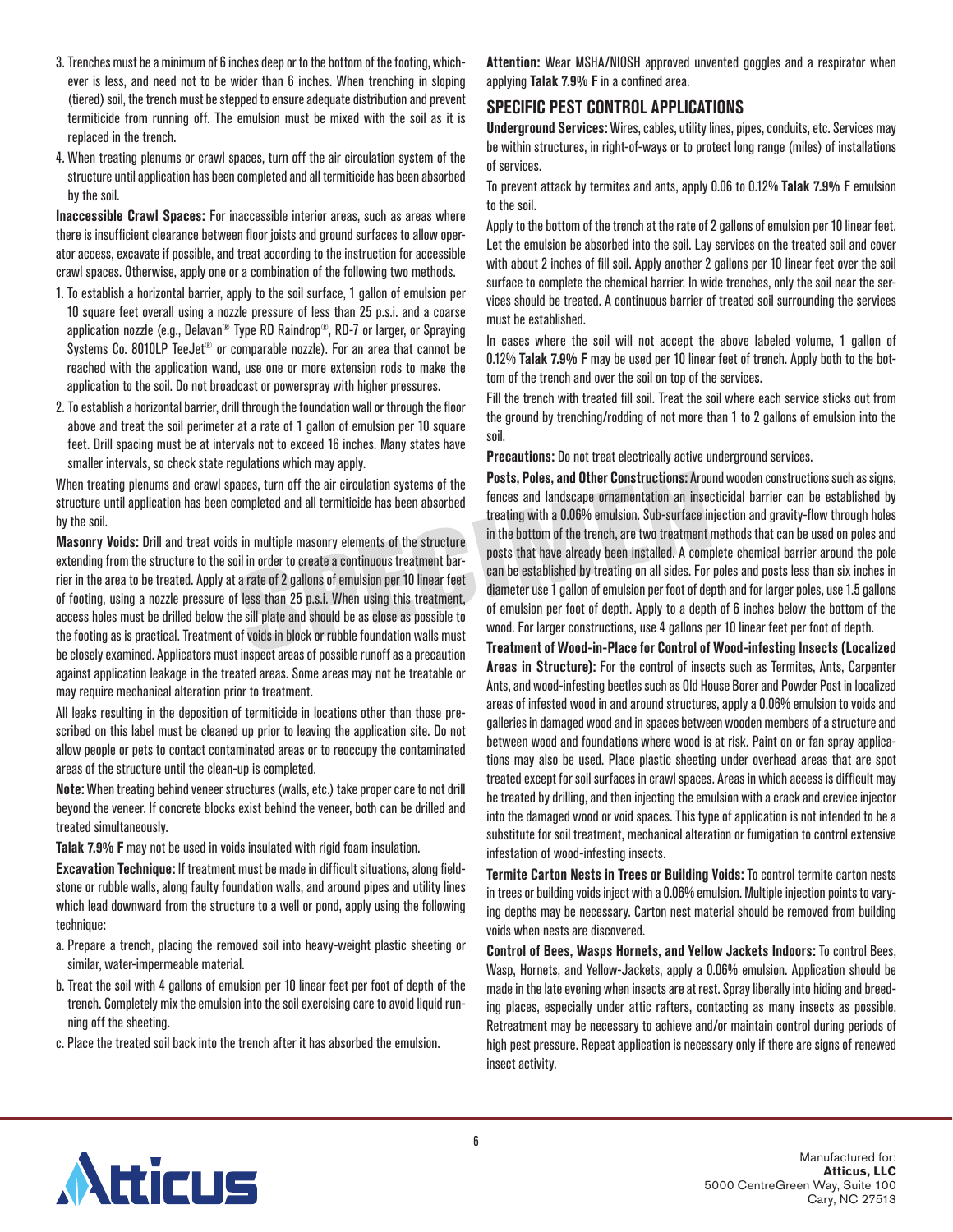**Important:** Do not apply emulsion until location of heat pipes, ducts, water and sewer lines and electrical conduits are known and identified. Caution must be taken to avoid puncturing and injection into these structural elements. Do not apply into electrical fixtures, switches, or sockets.

In the home, all food processing surfaces and utensils in the treatment area should be covered during treatment or thoroughly washed before re-use. Remove pets, birds, and cover aquariums before spraying. Do not permit humans or pets to contact treated surfaces until the spray has dried.

During any overhead applications to overhead interior areas of structures, cover surfaces below with plastic sheeting or similar materials.

Wear protective clothing, unvented goggles, gloves and respirator, when applying to overhead areas or in poorly ventilated areas. Avoid touching sprayed surfaces until spray has completely dried.

#### **Outside of Structures**

**Broadcast Treatment of Wood for the Control of Wood-infesting Insects and Nuisance Pests:** In order to control wood-infesting insects active inside trees, utility poles and/or fence posts, drill to the interior infested cavity and inject a 0.06% emulsion. If treating nuisance pests on the exterior of the structure, apply a 0.06% emulsion with a fan spray using a maximum pressure of 25 p.s.i. and apply just to the point of run-off. To control Bees, Wasps, Hornets, and Yellow-Jackets, direct the spray at nest openings in the ground, bushes, and in cracks and crevices. Saturate nest openings and contact as many insects as possible. Apply in late evening when insects are at rest.

**Pests Under Slabs:** To control infestations of Arthropods, including ants, cockroaches and scorpions living beneath the slab area, drill and inject, or horizontal rodding and then inject 1 gallon of a 0.06% to 0.12% emulsion per 10 square feet or 2 gallons of emulsion per 10 linear feet.

**Formula for Determining the Active Ingredient Content of the Finished Spray Mixture:** The following formula may be used to determine the percent active ingredient that is in the spray tank after mixing **Talak 7.9% F**:

| $(7.9\%)$ x (fl. oz. of Talak 7.9% F Added to Tank) | <b>Percent Active Ingredient</b> |
|-----------------------------------------------------|----------------------------------|
| (Gallons of Finished Spray Mix) x (128)             | of Spray Mix                     |

#### **LAWNS AND ORNAMENTALS**

#### **Application Instructions**

**Talak 7.9% F** may be mixed with water and other aqueous carriers for the control of insects and mites on trees, shrubs, foliage plants, non-bearing (perennial crops that will not produce a harvestable raw agricultural commodity during the season of application) fruit and nut trees, and flowers in interiorscapes including hotels, shopping malls, office buildings, etc., and outdoor plantscapes, such as around residential dwellings, parks, institutional buildings, recreational areas, athletic fields and home lawns. **Talak 7.9% F** may be tank-mixed with insect growth regulators as well as other pesticides. Observe all precautions and the directions for use for each tank mix product. Physical compatibility of **Talak 7.9% F** may vary with different combinations of products, and local cultural practices. Prepare a small scale (pint or quart jar) test sample for any combination not tested previously. Use the proper proportions of pesticides and water to make sure of the compatibility of the mixture.

#### **Tank Mix Compatibility Testing**

A jar test is recommended prior to tank mixing to ensure compatibility of **Talak 7.9% F** and other products. Use a clear glass quart jar with lid and mix the tank mix ingredients in their relative proportions. Always use water from the intended source. Invert the jar

containing the mixture several times and observe the mixture for approximately 1/2 hour. Evaluate the solution for uniformity and stability. If the mixture balls-up, forms flakes, sludges, gels, oily films or layers, or other precipitates, it is not compatible and the tank mix combination should not be used.

#### **Tank Mix Preparation:**

Unless otherwise noted, follow the procedure below to prepare a tank mix:

- 1) Add wettable powders to tank water
- 2) Agitate
- 3) Add liquids and flowables
- 4) Agitate
- 5) Add emulsifiable concentrates

6) Agitate

**Formula for Determining the Active Ingredient Content of the Finished Spray Mixture:** The following formula may be used to determine the percent active ingredient that is in the spray tank after mixing **Talak 7.9% F**:

| (7.9%) x (fl. oz. of Talak 7.9% F Added to Tank) | <b>Percent Active Ingredient</b> |
|--------------------------------------------------|----------------------------------|
| (Gallons of Finished Spray Mix) x (128)          | of Spray Mix                     |

**Resistance:** Some insects may develop resistance to products used repeatedly for control. Because the development of resistance cannot be predicted, the use of this product should conform to resistance management strategies established for the use area. Consult your local or state pest management authorities for details.

If resistance to this product develops in your area, this product, or other products with similar mode of action, may not provide adequate control. If poor performance cannot be attributed to improper application or extreme weather conditions, a resistant strain of insect may be present. If you experience difficulty with control and suspect that resistance is a reasonable cause, immediately consult your local company representative or pest management advisor for the best alternative method of control in your area.

In the State of New York, for application uses outdoors on ornamentals and lawns in landscaped areas around residential, institutional, public, commercial and industrial buildings, parks, recreational areas and athletic fields:

#### **The Following Precautionary Measures Must be Obeyed.**

A 100 foot buffer must be maintained between the application site and the waters of the State. A 100 foot buffer is required for all waters except those entirely privately owned with no outlet to State waters. The buffer must consist of well maintained, established vegetation (i.e. grass, etc.) growth and must be maintained to prevent the development of channels.

**In New York State, do make a single repeat application of this product is there are signs of renewed insect activity, but no sooner than two weeks after the first application.**

# **Lawn Application**

Apply **Talak 7.9% F** as a broadcast treatment. For uniform control when applying to dense grass foliage, use volumes of up to 10 gallons per 1,000 square feet.

To ensure control of sub-surface pests, including Mole Crickets, using low volume applications (less than 2 gallons per 1,000 square feet) immediately follow treatment with irrigation of treated area with at least 0.25 inches of water.

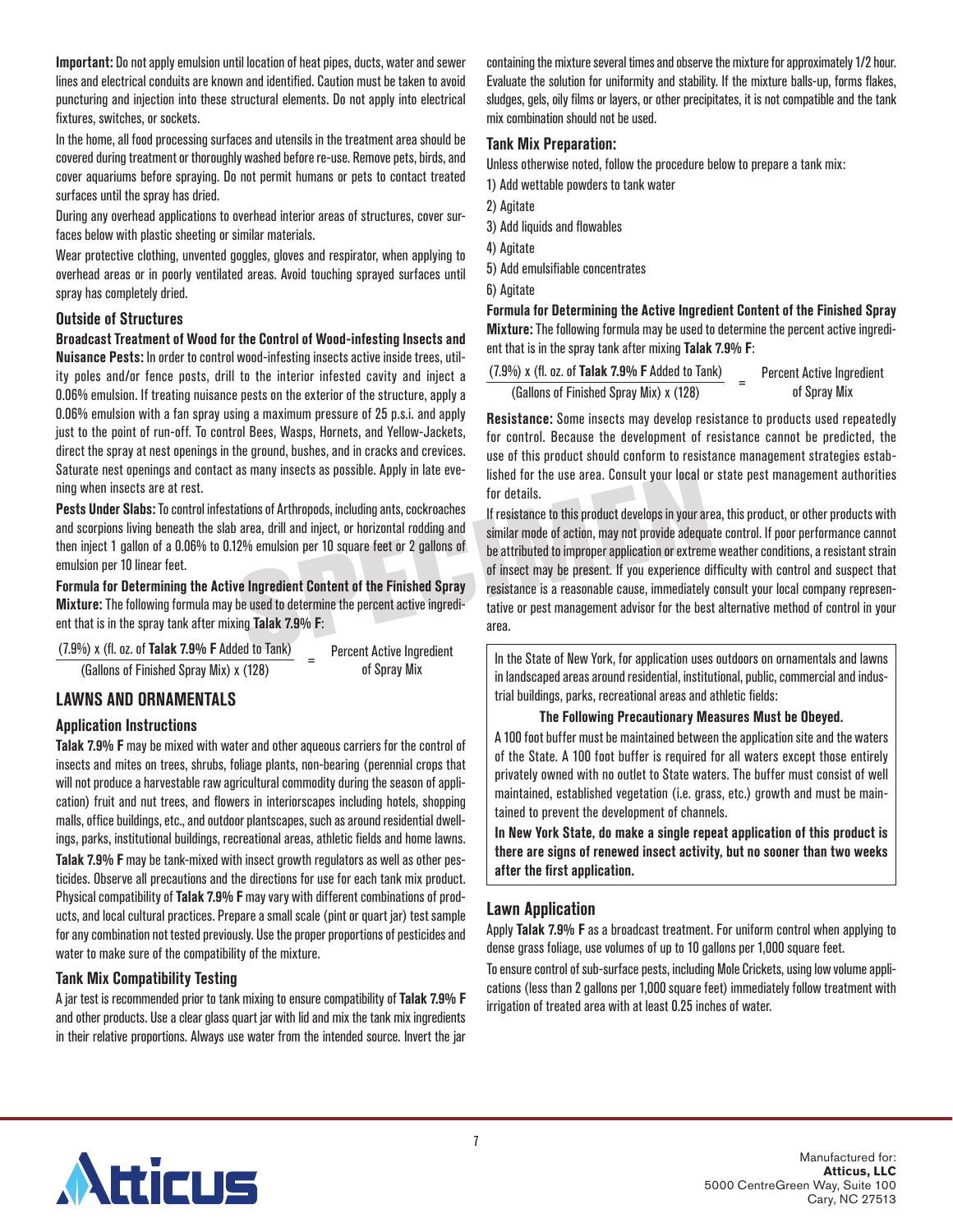# **Application Rates**

Under typical conditions, the application rates shown in the table below will provide control of the listed pests. Follow the application rates listed in the table below for typical pest pressure. Talak 7.9% F may be applied at up to 1 fl. oz. per 1,000 square feet at the discretion of the applicator. Use the higher application rate for maximum residual control.

| <b>Pest</b>                                                                                                                                                                                                                                                                                                                                      | <b>Application Rate</b>                    | <b>Application Instructions</b>                                                                                                                                                                                                                                                                                                                                                                                                                                                                                                                                                                                                                                                                                                                                                                                                                                                                                                                                                                                                                                                                                                                                                                                                                                                                                                                                                                                                                                                                                                                                                                                                                                                                                                                                                                                                                                                                                                                                                                                                                                                                                                                                         |
|--------------------------------------------------------------------------------------------------------------------------------------------------------------------------------------------------------------------------------------------------------------------------------------------------------------------------------------------------|--------------------------------------------|-------------------------------------------------------------------------------------------------------------------------------------------------------------------------------------------------------------------------------------------------------------------------------------------------------------------------------------------------------------------------------------------------------------------------------------------------------------------------------------------------------------------------------------------------------------------------------------------------------------------------------------------------------------------------------------------------------------------------------------------------------------------------------------------------------------------------------------------------------------------------------------------------------------------------------------------------------------------------------------------------------------------------------------------------------------------------------------------------------------------------------------------------------------------------------------------------------------------------------------------------------------------------------------------------------------------------------------------------------------------------------------------------------------------------------------------------------------------------------------------------------------------------------------------------------------------------------------------------------------------------------------------------------------------------------------------------------------------------------------------------------------------------------------------------------------------------------------------------------------------------------------------------------------------------------------------------------------------------------------------------------------------------------------------------------------------------------------------------------------------------------------------------------------------------|
| Armyworms<br>Cutworms<br><b>Sod Webworm</b>                                                                                                                                                                                                                                                                                                      | $0.18 - 0.25$ fl. oz.<br>per 1,000 sq. ft. | For best results, postpone watering (irrigation) or mowing for 24 hours after application. Higher treatment rates (up to<br>1 fluid oz. per 1,000 square feet) may be necessary if high pest pressure exists and grass is maintained taller than<br>1 inch.                                                                                                                                                                                                                                                                                                                                                                                                                                                                                                                                                                                                                                                                                                                                                                                                                                                                                                                                                                                                                                                                                                                                                                                                                                                                                                                                                                                                                                                                                                                                                                                                                                                                                                                                                                                                                                                                                                             |
| <b>Annual Bluegrass Weevil</b><br>(Hyperodes)<br>(Adult)<br><b>Banks Grass Mite</b><br><b>Billbugs (Adult)</b><br><b>Black Turfgrass Ataenius</b><br>(Adult)<br>Centipedes<br><b>Chinch Bugs</b><br>Crickets<br>Earwigs<br>Fleas (Adult)<br>Grasshoppers<br>Leafhoppers<br>Mealybugs<br><b>Millipedes</b><br><b>Mites</b><br>Pillbugs<br>Sowbugs | $0.25 - 0.50$ fl. oz.<br>per 1,000 sq. ft. | Annual Bluegrass Weevil (Hyperodes) Adults: Treatment should be timed as they travel into grass away from<br>their overwintering sites. Travel usually begins when Forsythia is in full bloom and concludes when flowering dogwood<br>(Cornus florida) is in full bloom. For additional detailed information, check with your State Cooperative Extension<br>Service.<br>Billbug Adults: Treatment should be made when adult billbugs are first noticed in April and May. To optimize treat-<br>ment, degree day models have been developed. For additional detailed information, check with your State Cooperative<br>Extension Service. Spring treatments for billbug adults will also offer control of over-wintered chinch bugs in temper-<br>ate climates.<br>Black Turfgrass Ataenius Adults: To control the first and second generation of black turfgrass ataenius adults,<br>respectively, treatments should take place in May and July. Time the May treatment to coincide with the full bloom<br>stage of Vanhoutte spiraea (Spiraea vanhoutte) and horse chestnut (Aesculus hippocastanum). Time the July treatment<br>to coincide with the blooming Rose of Sharon (Hibiscus syriacus).<br>Chinch Bugs: Mostly found in the thatch layer, Chinch bugs infest the base of grass plants. In order to optimize the<br>penetration of the insecticide to location of the chinch bugs, irrigation of the grass prior to treatment may be neces-<br>sary. If the grass is kept at a long mowing height or if the thatch layer excessive, use higher volume treatments. It<br>may be necessary to use higher application rates (up to 1 fluid oz. per 1,000 square feet) to control Chinch Bug pop-<br>ulations made up of both nymphs and adults in mid summer.<br>Mites: Apply in combination with a labeled application rate of a surfactant to achieve optimal control of eriophyid<br>mites. A second application may be needed, five to seven days after the first, to ensure optimal control.                                                                                                                                                              |
| <b>Crane Flies</b>                                                                                                                                                                                                                                                                                                                               | $0.5$ fl. oz.<br>per 1,000 sq. ft.         | Applications should be made August - February to control early to mid-season larvae as they feed on plant crowns.<br>Applications made March - April to late-season larvae may aid in suppression.                                                                                                                                                                                                                                                                                                                                                                                                                                                                                                                                                                                                                                                                                                                                                                                                                                                                                                                                                                                                                                                                                                                                                                                                                                                                                                                                                                                                                                                                                                                                                                                                                                                                                                                                                                                                                                                                                                                                                                      |
| Ants<br>Fleas (Larvae)<br><b>Imported Fire Ants</b><br>Japanese Beetle (Adult)<br>Mole Cricket (Adult)<br>Mole Cricket (Nymph)<br><b>Ticks</b>                                                                                                                                                                                                   | $0.5 - 1.0$ fl. oz.<br>per 1,000 sq. ft.   | Flea Larvae: Flea larvae mature in shaded areas accessible to pets or other animals. When treating these areas use<br>a higher volume treatment so that the insecticide penetrates into the soil. Note: If the lawn area is being treated with<br>Talak 7.9% F at 0.25 fluid ounces per 1,000 square feet for adult flea control, then the larval application rate can be<br>accomplished by a two- to four-fold increase in spray volume.<br>Imported Fire Ants: For best control use broadcast treatments in combination with mound drenches. This will control<br>present colonies along with foraging workers and newly mated fly-in queens. It is critical either to use high volume treat-<br>ments or to irrigate prior to application if the soil is dry. Apply 1 fluid oz. per 1,000 square feet when using broadcast<br>treatments. For mound drenches, dilute 1 teaspoon of Talak 7.9% F per gallon of water and use 1 to 2 gallons of finished<br>spray per mound using sufficient force to penetrate the top and allow the emulsion to flood ant channels. Treat a four foot<br>diameter around each ant mound. Application should be made in late evening or early morning when it is cooler (65 -<br>80°F). Note: A spray rig calibrated to apply 1 fluid oz. per 1,000 square feet of Talak 7.9% F in 5 gallons per 1,000 square<br>feet contains the equivalent emulsion (1 teaspoon per gallon) required for fire ant mound drenches in the spray tank.<br>Mole Cricket Adults: Since the preferred grass areas are subject to constant invasion in early spring by the active<br>adult stage, it can be difficult to maintain control of adult mole crickets. Make treatments as late in the day as pos-<br>sible and follow with up to 0.5 inches of water after treatment. To ensure maximum contact with the insecticide when<br>the soil is dry, irrigate prior to treatment to bring the adult mole crickets closer to the soil surface.<br>To obtain optimal control of potential nymphal populations, the grass areas preferred by adult mole crickets in the<br>spring should be treated immediately prior to peak hatch stage. (See below). |

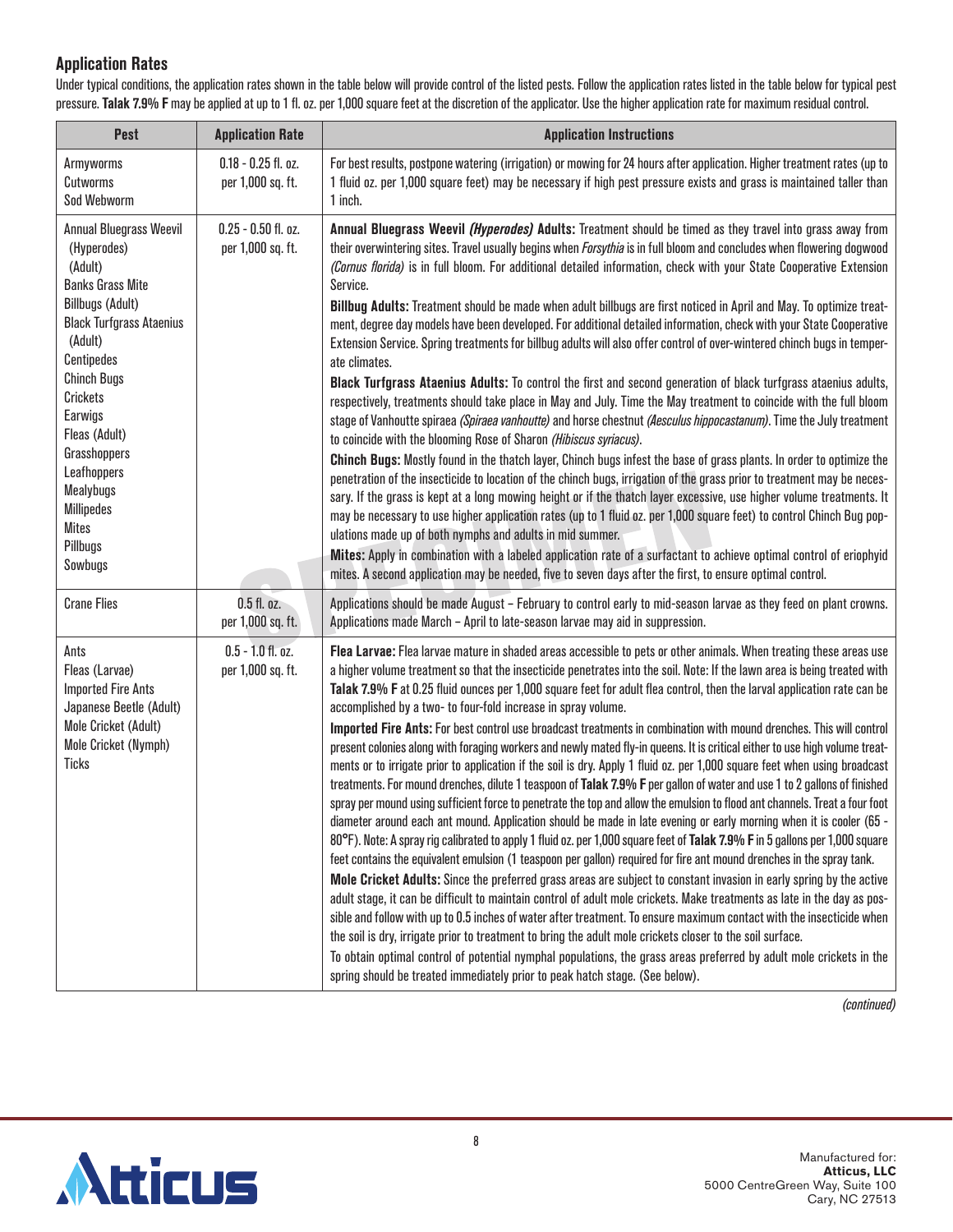| <b>Pest</b>                                                                                                                             | <b>Application Rate</b>                  | <b>Application Instructions</b>                                                                                                                                                                                                                                                                                                                                                                                                                                                                                                                                                                                                                                                                                                                                                                                                                                                                                                                                                                                                                                                                                                                                                                                                                                                                                                                                                                                                                                                                                                                                                                                                                                                                                                                                                                                                                                                                                                                                                                              |
|-----------------------------------------------------------------------------------------------------------------------------------------|------------------------------------------|--------------------------------------------------------------------------------------------------------------------------------------------------------------------------------------------------------------------------------------------------------------------------------------------------------------------------------------------------------------------------------------------------------------------------------------------------------------------------------------------------------------------------------------------------------------------------------------------------------------------------------------------------------------------------------------------------------------------------------------------------------------------------------------------------------------------------------------------------------------------------------------------------------------------------------------------------------------------------------------------------------------------------------------------------------------------------------------------------------------------------------------------------------------------------------------------------------------------------------------------------------------------------------------------------------------------------------------------------------------------------------------------------------------------------------------------------------------------------------------------------------------------------------------------------------------------------------------------------------------------------------------------------------------------------------------------------------------------------------------------------------------------------------------------------------------------------------------------------------------------------------------------------------------------------------------------------------------------------------------------------------------|
| Ants<br>Fleas (Larvae)<br><b>Imported Fire Ants</b><br>Japanese Beetle (Adult)<br>Mole Cricket (Adult)<br>Mole Cricket (Nymph)<br>Ticks | $0.5 - 1.0$ fl. oz.<br>per 1,000 sq. ft. | <b>Mole Cricket Nymphs:</b> To obtain optimal control of potential nymphal populations, the grass areas preferred by<br>adult mole crickets in the spring should be treated immediately prior to peak hatch stage. Young nymphs are more<br>vulnerable to insecticidal treatment at this stage because they are close to the soil surface where the insecticide is<br>most effective. Use higher application rates and frequent applications to control larger, more damaging, nymphs later<br>in the year. Make treatments as late in the day as possible and water immediately with up to 0.5 inches of water. To<br>ensure maximum contact with the insecticide when the soil is dry, irrigate prior to treatment to bring the adult mole<br>crickets closer to the soil surface.<br>Ticks (including ticks that may transmit Lyme Disease and Rocky Mountain Spotted Fever): Make appli-<br>cation to the entire area where contact with ticks may occur. Do not make spot treatments. When applying to areas<br>with heavy leaf litter or dense ground cover use higher spray volumes. To attain and/or sustain control in times of<br>high pest pressure, retreatments may be necessary; retreat only if signs of continued or renewed tick activity are<br>present. Repeat treatments must not be made more often than once per seven days.<br>Deer Ticks (Ixodes sp.) have a four-stage life cycle spanning 2 years. Treat in the late fall and/or early spring to<br>control adult ticks located on brush or grass above the soil surface and in mid to late spring to control larvae and<br>nymphs that live in the soil and leaf litter.<br>American Dog Ticks invade suburban settings in areas where residences and dwellings are constructed on former<br>fields or wooded areas. These pests normally gather by paths or roadways where they are likely to find a host. To<br>control tick larvae, nymphs and adults, treatments should take place, as needed, from mid spring to early fall. |

**Calculating Dilution Rates:** To determine the proper dilution of **Talak 7.9% F** that is required to control specific pests, follow the steps below:

1) Determine the target pest requiring the highest application rate for effective control in the **Application Rates** table.

2) Choose the treatment rate in terms of fluid oz. of **Talak 7.9% F**.

3) Determine the dilution volume necessary for the treatment in the **Dilution Chart**.

4) Use the proper amount of **Talak 7.9% F** that must be mixed in your desired volume of water as shown in the **Dilution Chart**.

For example, to control ticks the **Application Rates** table shows that 0.5 to 1.0 fluid ounces of **Talak 7.9% F** must be applied per 1,000 square feet. You select an application rate of 1.0 fluid oz. per 1,000 square feet because maximum residual control is desired. Your application volume is approximately 10 gallons per 1,000 sq. ft. Consulting the **Lawn Application Dilution Chart** reveals that you should dilute 1.0 fluid oz. of **Talak 7.9% F** in 10 gallons of water.

#### **Lawn Application Dilution Chart**

| <b>Application Volume</b>           | <b>Application Rate</b>                  |                                | Fluid Ounces* of Talak 7.9% F Diluted to these Volumes of Finished Spray |                                |                               |  |  |
|-------------------------------------|------------------------------------------|--------------------------------|--------------------------------------------------------------------------|--------------------------------|-------------------------------|--|--|
| <b>Gallons</b><br>per 1,000 sq. ft. | <b>Fluid Ounces</b><br>per 1,000 sq. ft. | 1 gallon                       | 5 gallons                                                                | 10 gallons                     | 100 gallons                   |  |  |
| 1.0<br>1.0<br>1.0<br>1.0            | 0.18<br>0.25<br>$0.5\,$<br>1.0           | 0.18<br>0.25<br>$0.5\,$<br>1.0 | 0.90<br>1.25<br>2.5<br>5.0                                               | 1.8<br>2.5<br>5.0<br>10.0      | 18.0<br>25.0<br>50.0<br>100.0 |  |  |
| 2.0<br>2.0<br>2.0<br>2.0            | 0.18<br>0.25<br>0.5<br>1.0               | 0.13<br>0.25<br>$0.5\,$        | 0.45<br>0.63<br>1.25<br>2.5                                              | 0.90<br>1.25<br>2.5<br>$5.0\,$ | 9.0<br>12.5<br>25.0<br>50.0   |  |  |
| 3.0<br>3.0<br>3.0<br>3.0            | 0.18<br>0.25<br>0.5<br>1.0               | 0.17<br>0.33                   | 0.30<br>0.42<br>0.83<br>1.67                                             | 0.60<br>0.83<br>1.67<br>3.33   | 6.0<br>8.3<br>16.7<br>33.3    |  |  |
| 4.0<br>4.0<br>4.0<br>4.0            | 0.18<br>0.25<br>0.5<br>1.0               | 0.13<br>0.25                   | 0.23<br>0.31<br>0.63<br>1.25                                             | 0.45<br>0.63<br>1.25<br>2.5    | 4.5<br>6.3<br>12.5<br>25.0    |  |  |

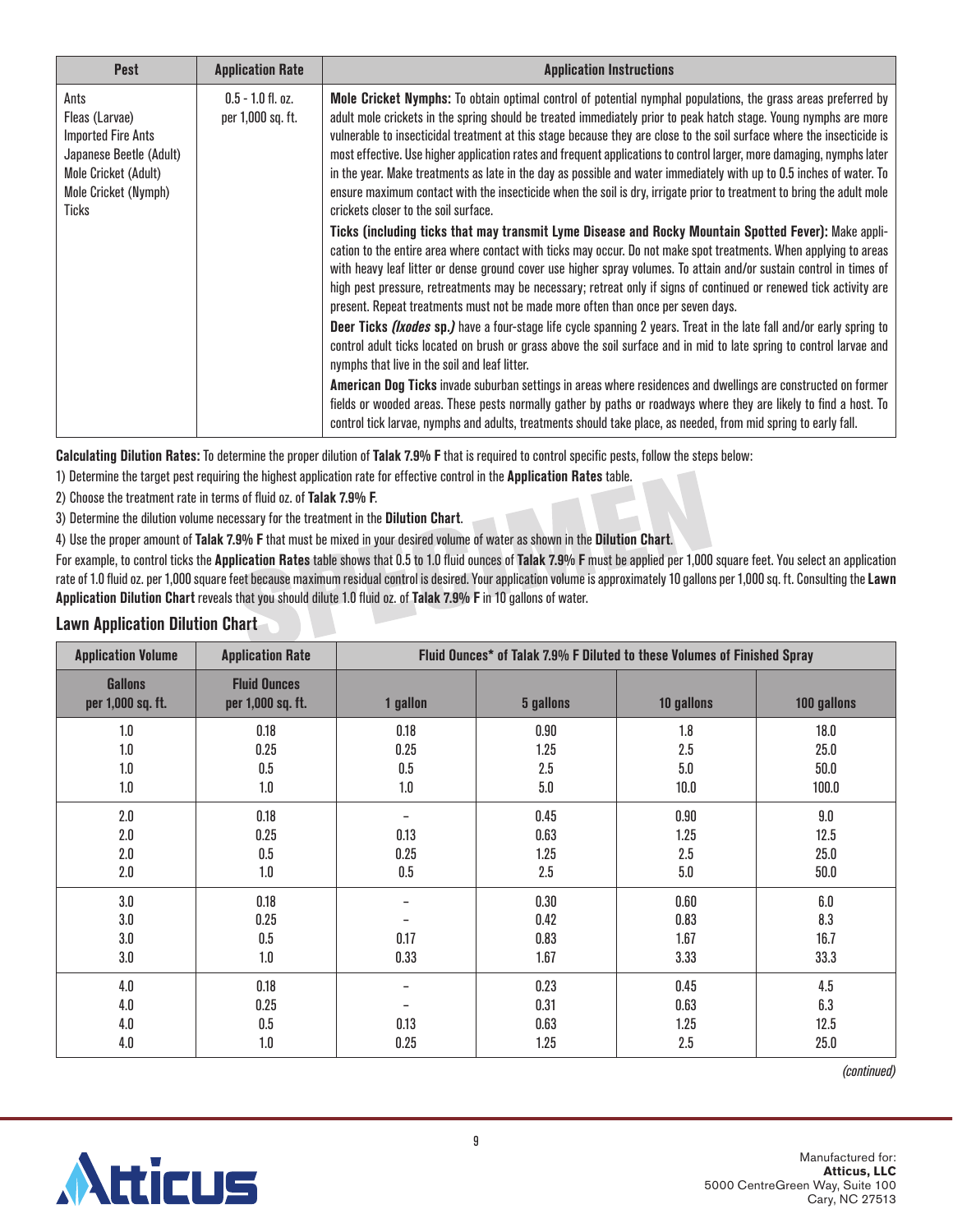# **Lawn Application Dilution Chart** *(continued)*

| <b>Application Volume</b>                                                                                                                                                         | <b>Application Rate</b>                  |          | Fluid Ounces* of Talak 7.9% F Diluted to these Volumes of Finished Spray |            |             |  |  |
|-----------------------------------------------------------------------------------------------------------------------------------------------------------------------------------|------------------------------------------|----------|--------------------------------------------------------------------------|------------|-------------|--|--|
| <b>Gallons</b><br>per 1,000 sq. ft.                                                                                                                                               | <b>Fluid Ounces</b><br>per 1,000 sq. ft. | 1 gallon | 5 gallons                                                                | 10 gallons | 100 gallons |  |  |
| 5.0                                                                                                                                                                               | 0.18                                     |          | 0.18                                                                     | 0.36       | 3.6         |  |  |
| 5.0                                                                                                                                                                               | 0.25                                     |          | 0.25                                                                     | 0.5        | 5.0         |  |  |
| 5.0                                                                                                                                                                               | 0.5                                      | 0.1      | 0.5                                                                      | 1.0        | 10.0        |  |  |
| 5.0                                                                                                                                                                               | 1.0                                      | 0.2      | 1.0                                                                      | 2.0        | 20.0        |  |  |
| 10.0                                                                                                                                                                              | 0.18                                     |          |                                                                          | 0.18       | 1.8         |  |  |
| 10.0                                                                                                                                                                              | 0.25                                     |          | 0.13                                                                     | 0.25       | 2.5         |  |  |
| 10.0                                                                                                                                                                              | 0.5                                      |          | 0.25                                                                     | 0.5        | 5.0         |  |  |
| 10.0                                                                                                                                                                              | 1.0                                      | 0.1      | 0.5                                                                      | 1.0        | 10.0        |  |  |
| * To convert fluid ounces to milliliters, multiply by 29.57<br>1 fluid ounce = $29.57$ ml = 2 tablespoons = 6 teaspoons<br>Do not use household utensils to measure Talak 7.9% F. |                                          |          |                                                                          |            |             |  |  |

# **Ornamentals and Trees Application**

**Talak 7.9% F** is for use on trees, shrubs, ground covers, bedding plants, and foliage plants. Treat with 0.125 to 1.0 fl. oz. of **Talak 7.9% F** per 1,000 square feet or 5.4 to 43.5 fl. oz. per 100 gallons. **Talak 7.9% F** may be diluted and used in different volumes of water as long as the maximum label rate (1.0 fluid oz. per 1,000 square feet or 43.5 fl. oz. per 100 gallons) is not exceeded. If diluted with water or other carriers, **Talak 7.9% F** may be applied through low volume application equipment as long as the maximum label rate (1.0 fluid oz. per 1,000 square feet or 43.5 fl. oz. per 100 gallons) is not exceeded.

Treat as a full coverage foliar spray using the stated application rate. If pest pressure and density of foliage increases, repeat treatments using higher rates may be needed to reach the desired control. Repeat treatments must not be made more often than once per 7 days.

Before application to entire planting, test treat a small number of plants and watch for signs of sensitivity. Some plant species may be sensitive to the final spray solution. To avoid or delay pest resistance, it is recommended to use an alternate class of pesticide in any application program.

In the State of New York, for application uses outdoors on ornamentals and lawns in landscaped areas around residential, institutional, public, commercial and industrial buildings, parks, recreational areas and athletic fields:

#### **The Following Precautionary Measures Must be Obeyed.**

A 100 foot buffer must be maintained between the application site and the waters of the State. A 100 foot buffer is required for all waters except those entirely privately owned with no outlet to State waters. The buffer must consist of well maintained, established vegetation (i.e. grass, etc.) growth and must be maintained to prevent the development of channels.

**In New York State, do make a single repeat application of this product is there are signs of renewed insect activity, but no sooner than two weeks after the first application.**

# **Application Rates**

Under typical conditions, the application rates in the table below will offer optimal control of the listed pests. **Talak 7.9% F** may be applied at up to 1 fl. oz. per 1,000 square feet (43.5 oz. per 100 gallons) at the discretion of the applicator. When maximum residual control is preferred, use the higher treatment rates.

| <b>Pest</b>                                                                                                                                                                            | <b>Application Rate</b>                                                                | <b>Application Instructions</b>                                                                                                                       |
|----------------------------------------------------------------------------------------------------------------------------------------------------------------------------------------|----------------------------------------------------------------------------------------|-------------------------------------------------------------------------------------------------------------------------------------------------------|
| <b>Bagworms</b><br>Cutworms<br>Elm Leaf Beetles<br><b>Fall Webworms</b><br><b>Gypsy Moth Caterpillars</b><br>Lace Bugs<br><b>Leaf Feeding Caterpillars</b><br><b>Tent Caterpillars</b> | $0.125 - 0.250$ fl. oz.<br>per 1,000 sq. ft.<br>$(5.4 - 10.8$ fl. oz.<br>per 100 gal.) | <b>Bagworms:</b> For optimum control treat when larvae have started to hatch and are young, directing spray to<br>contact as many larvae as possible. |

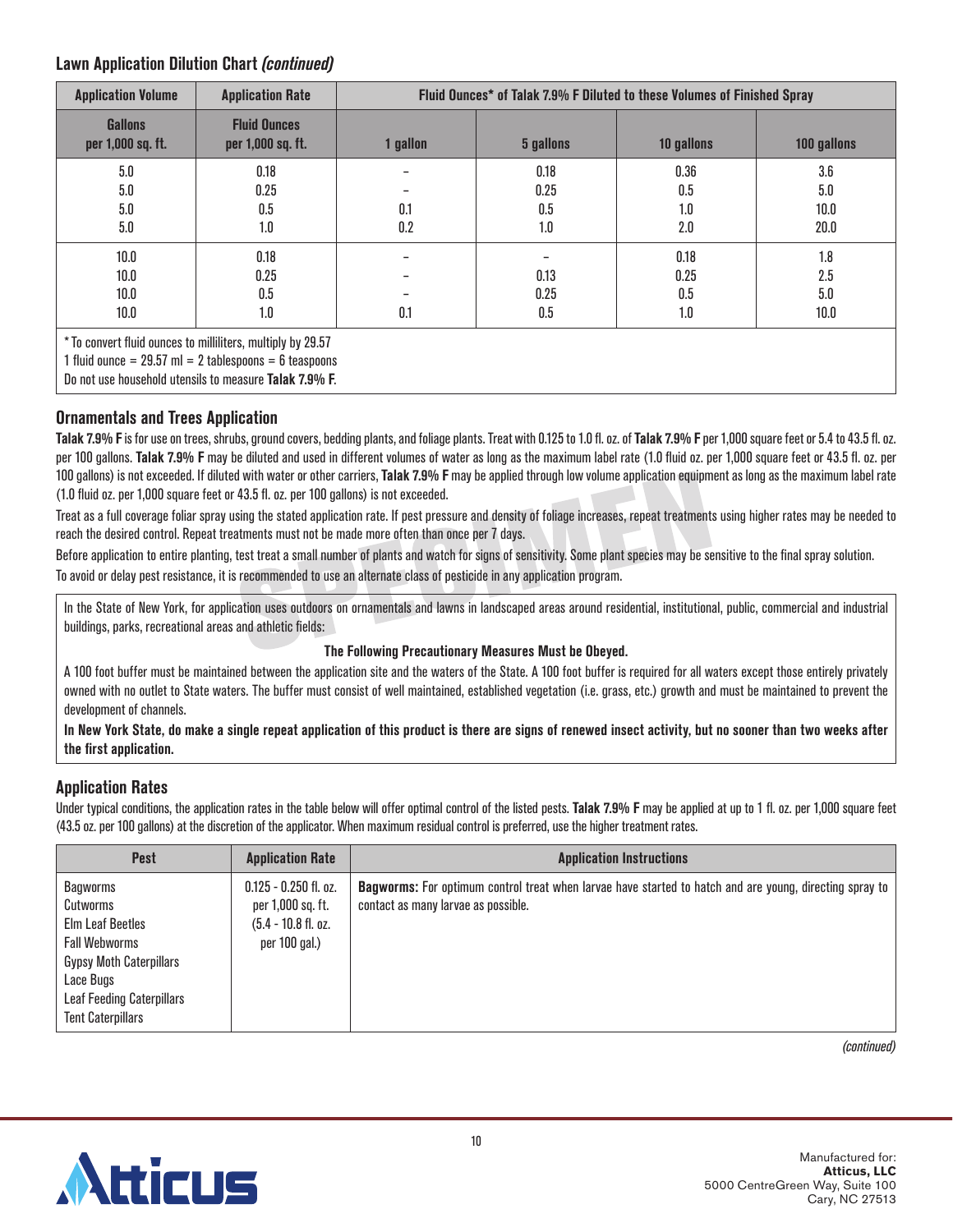|                                                                                                                                                                                                                                                                                                                                                                                                                                                                                                                 | <b>Pest</b>                                                                                                                                                                                                                                                                                                                                                                                                                                                | <b>Application Rate</b>                                                               | <b>Application Instructions</b>                                                                                                                                                                                                                                                                                                                                                                                                                                                                                                                                                                                                                                                                                                 |
|-----------------------------------------------------------------------------------------------------------------------------------------------------------------------------------------------------------------------------------------------------------------------------------------------------------------------------------------------------------------------------------------------------------------------------------------------------------------------------------------------------------------|------------------------------------------------------------------------------------------------------------------------------------------------------------------------------------------------------------------------------------------------------------------------------------------------------------------------------------------------------------------------------------------------------------------------------------------------------------|---------------------------------------------------------------------------------------|---------------------------------------------------------------------------------------------------------------------------------------------------------------------------------------------------------------------------------------------------------------------------------------------------------------------------------------------------------------------------------------------------------------------------------------------------------------------------------------------------------------------------------------------------------------------------------------------------------------------------------------------------------------------------------------------------------------------------------|
| Adelgids<br>Ants<br><b>Aphids</b><br><b>Bees</b><br><b>Beet Armyworm</b><br><b>Beetles</b><br><b>Black Vine Weevil (Adults)</b><br><b>Broad Mites</b><br><b>Brown Soft Scales</b><br><b>Budworms</b><br><b>California Red Scale (Crawlers)</b><br><b>Centipedes</b><br>Cicadas<br><b>Citrus Thrips</b><br><b>Clover Mites</b><br><b>Crickets</b><br>Diaprepes (Adults)<br>Earwigs<br><b>European Red Mite</b><br><b>Flea Beetles</b><br><b>Fungus Gnats (Adults)</b><br>Grasshoppers<br>Japanese Beetle (Adult) | <b>Leafrollers</b><br><b>Mealybugs</b><br><b>Millipedes</b><br><b>Mites</b><br><b>Mosquitoes</b><br><b>Orchid Weevil</b><br>Pillbugs<br><b>Pine Needle Scales (Crawlers)</b><br><b>Plant Bugs</b><br>(Including Lygus spp.)<br>Psyllids<br>San Jose Scales (Crawlers)<br>Scorpions<br>Sowbugs<br><b>Spider Mites</b><br><b>Spiders</b><br>Spittlebugs<br><b>Thrips</b><br><b>Tip Moths</b><br><b>Treehoppers</b><br><b>Twig Borers</b><br>Wasps<br>Weevils | $0.25 - 0.50$ fl. oz.<br>per 1,000 sq. ft.<br>$(10.8 - 21.7$ fl. oz.<br>per 100 gal.) | Beetles, Scale Crawlers, Twig Borers, and Weevils: Apply to plant<br>foliage; also treat trucks, stems and twigs.                                                                                                                                                                                                                                                                                                                                                                                                                                                                                                                                                                                                               |
| Leafhoppers<br>Imported Fire Ants**<br><b>Leafminers</b><br><b>Pecan Leaf Scorch Mite</b><br>Pine Shoot Beetle (Adults)<br><b>Spider Mites</b>                                                                                                                                                                                                                                                                                                                                                                  | Whiteflies                                                                                                                                                                                                                                                                                                                                                                                                                                                 | $0.5 - 1.0$ fl. oz.<br>per 1,000 sq. ft.<br>(21.7 - 43.5 fl. oz.<br>per 100 gal.)     | Spider Mites: Apply during spring and summer for most effective control<br>of twospotted spider mites. During mid- to late-summer it may be neces-<br>sary to make more frequent treatments, possibly at higher rates to achieve<br>suitable control. Control may be enhanced by adding a surfactant or horti-<br>cultural oil or by combining Talak 7.9% F with other products registered<br>to control mites. Applications of Talak 7.9% F may be alternated with<br>chemicals offering other modes of action in programs that are designed to<br>manage resistance by twospotted spider mites. For recommendations on<br>resistance management in your region check with your local Cooperative<br><b>Extension Service.</b> |

\*\*For foraging ants.

**Calculating Dilution Rates:** To determine the proper dilution of **Talak 7.9% F** that is required to control specific pests, follow the steps below:

1) Determine the target pest requiring the highest application rate for effective control in the **Application Rates** table.

2) Choose the treatment rate in terms of fluid oz. of **Talak 7.9% F**.

3) Determine the dilution volume necessary for the treatment in the **Dilution Chart**.

4) Use the proper amount of **Talak 7.9% F** that must be mixed in your desired volume of water as shown in the **Dilution Chart**.

For example, to control black vine weevil adults on rhododendron, the **Application Rates** table shows that 0.25 to 0.5 fluid ounces of **Talak 7.9% F** must be applied per 1,000 square feet. You select an application rate of 0.5 fluid oz. per 1,000 square feet because maximum residual control is desired. Your application volume is approximately 300 gallons per acre, which is equivalent to 6.9 gallons per 1,000 square feet. Consulting the **Ornamental Application Dilution Chart** reveals that you should dilute 0.72 fluid oz. of **Talak 7.9% F** in 10 gallons of water.

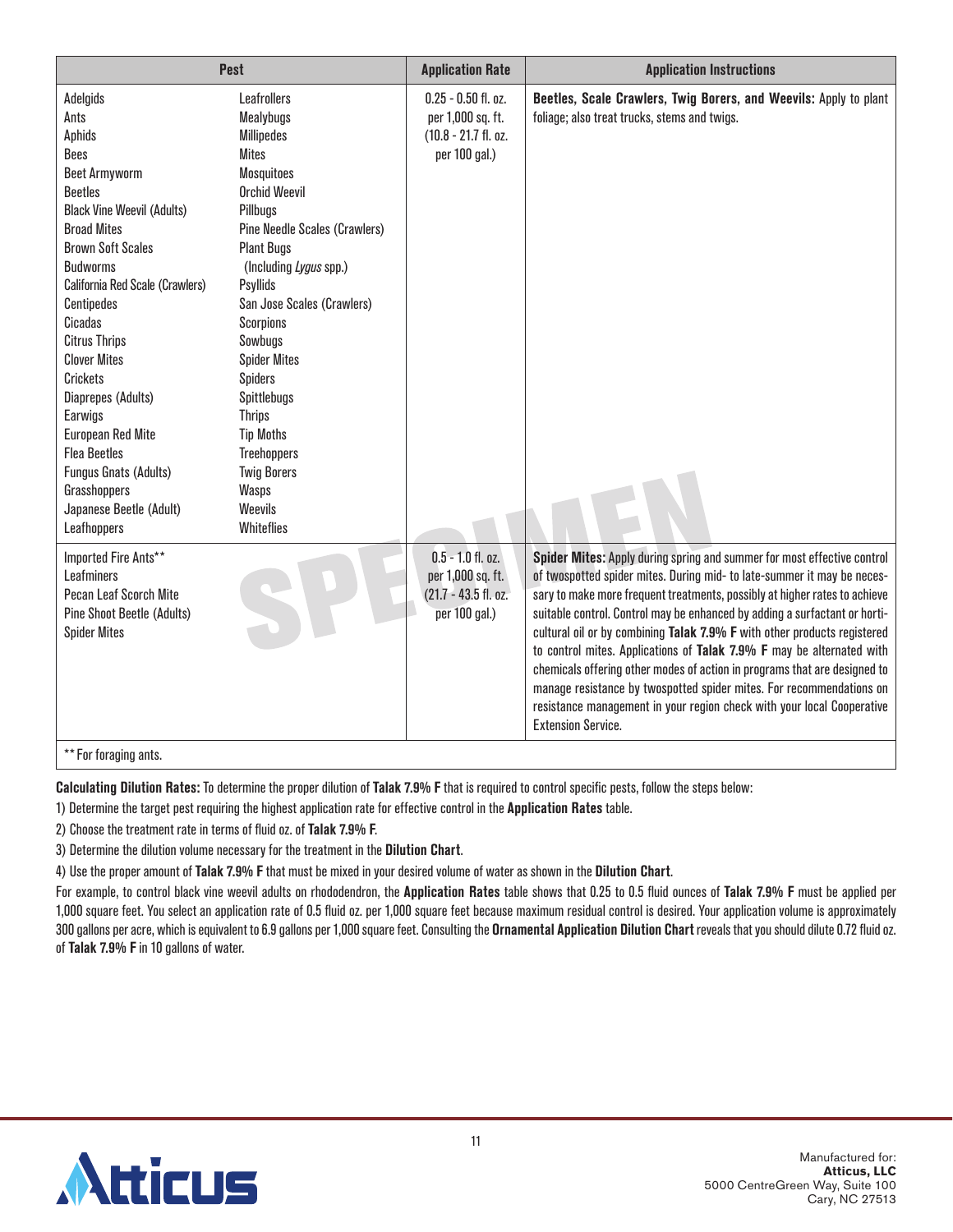# **Ornamental Application Dilution Chart**

|                          | <b>Application Volume</b><br><b>Gallons per</b> | <b>Application Rate</b><br>fl. oz. per | Fluid Ounces* of Talak 7.9% F Diluted to these Volumes of Finished Spray |                              |                              |                             |
|--------------------------|-------------------------------------------------|----------------------------------------|--------------------------------------------------------------------------|------------------------------|------------------------------|-----------------------------|
| 1,000 sq. ft.            | Acre                                            | 1,000 sq. ft.                          | 1 gallon                                                                 | 5 gallons                    | 10 gallons                   | 100 gallons                 |
| 2.3<br>2.3<br>2.3<br>2.3 | 100<br>100<br>100<br>100                        | 0.125<br>0.25<br>0.5<br>1.0            | -<br>0.11<br>0.22<br>0.44                                                | 0.27<br>0.54<br>1.09<br>2.17 | 0.54<br>1.08<br>2.17<br>4.35 | 5.4<br>10.8<br>21.7<br>43.5 |
| 4.6<br>4.6<br>4.6<br>4.6 | 200<br>200<br>200<br>200                        | 0.125<br>0.25<br>0.5<br>$1.0\,$        | -<br>0.11<br>0.22                                                        | 0.14<br>0.27<br>0.54<br>1.09 | 0.27<br>0.54<br>1.09<br>2.17 | 2.7<br>5.4<br>10.9<br>21.7  |
| 6.9<br>6.9<br>6.9<br>6.9 | 300<br>300<br>300<br>300                        | 0.125<br>0.25<br>0.5<br>1.0            | -<br>$\qquad \qquad$<br>0.15                                             | 0.18<br>0.36<br>0.72         | 0.18<br>0.36<br>0.72<br>1.45 | 1.8<br>3.6<br>7.2<br>14.5   |

\*To convert fluid ounces to milliliters, multiply by 29.57

300 gallons per acre is a typical application volume for landscape ornamental applications.

1 fluid ounce  $= 29.57$  ml  $= 2$  tablespoons  $= 6$  teaspoons

Do not use household utensils to measure **Talak 7.9% F**.

# **Pest Control on Outside Surfaces and Around Buildings**

Apply Talak 7.9% F to outside surfaces of buildings including exterior siding, foundations, porches, window frames, eaves, patios, garages, refuse dumps, lawns such as grass areas adjacent or around private homes, duplexes, townhouses, condominiums, house trailers, apartment complexes, carports, garages, fence lines, storage sheds, barns, and other residential and non-commercial structures, soil, trunks of woody ornamentals and other areas where pests congregate or have been seen. **Talak 7.9% F** may be used to control the following pests:

| Ants                  | <b>Chinch Bugs</b>      | Gnats                           | Silverfish                               |
|-----------------------|-------------------------|---------------------------------|------------------------------------------|
| <b>Carpenter Ants</b> | <b>Clover Mites</b>     | Grasshoppers                    | <b>Sod Webworms</b>                      |
| <b>Fire Ants</b>      | Crickets                | Hornets                         | Sowbugs (Pillbugs)                       |
| Armyworms             | Cutworms                | Japanese Beetles <sup>t</sup>   | <b>Spider Mites</b>                      |
| Bees                  | Dichondra Flea Beetles  | Midges                          | <b>Spiders</b>                           |
| <b>Beetles</b>        | Earwigs                 | <b>Millipedes</b>               | (Including Black Widow Spiders)          |
| <b>Biting Flies</b>   | <b>Elm Leaf Beetles</b> | <b>Mosquitoes</b>               | <b>Springtails</b>                       |
| <b>Boxelder Bugs</b>  | <b>Firebrats</b>        | Moths                           | <b>Ticks (Including Brown Dog Ticks)</b> |
| Centipedes            | <b>Fleas</b>            | Roaches (Including Cockroaches) | Wasps                                    |
| Chiggers              | Flies                   | Scorpions                       |                                          |

† Not for use in California.

Do not apply directly to impervious horizontal surfaces such as sidewalks, driveways, and patios except as a spot or crack and crevice treatment. During application, do not allow pesticide to enter or run off into storm drains, drainage ditches, gutters or surface waters.

#### **Additional Application Restrictions for Residential Outdoor Surface and Space Sprays:**

All outdoor applications, if permitted elsewhere on this label, must be limited to spot or crack-and-crevice treatments only, except or the following permitted uses, if allowed elsewhere on this label:

- 1. Application to soil or vegetation, as listed on this label, around structures;
- 2. Applications to lawns, turf, and other vegetation, as listed on this label;
- 3. Applications to the side of a building, up to a maximum height of 3 feet above grade;

4. Applications to the underside of eaves, soffits, doors, or windows permanently protected from rainfall by a covering, overhang, awning, or other structure;

5. Applications around potential pest entry points into buildings, when limited to a surface band not to exceed one inch in width;

6. Applications made through the use of a coarse, low pressure spray to only those portions of surfaces that are directly above bare soil, lawn, turf, mulch, or other vegetation, as listed on this label, and not over an impervious surface, drainage or other condition that could result in runoff into storm drains, drainage ditches, gutters, or surface waters, in order to control occasional invaders or aggregating pests.

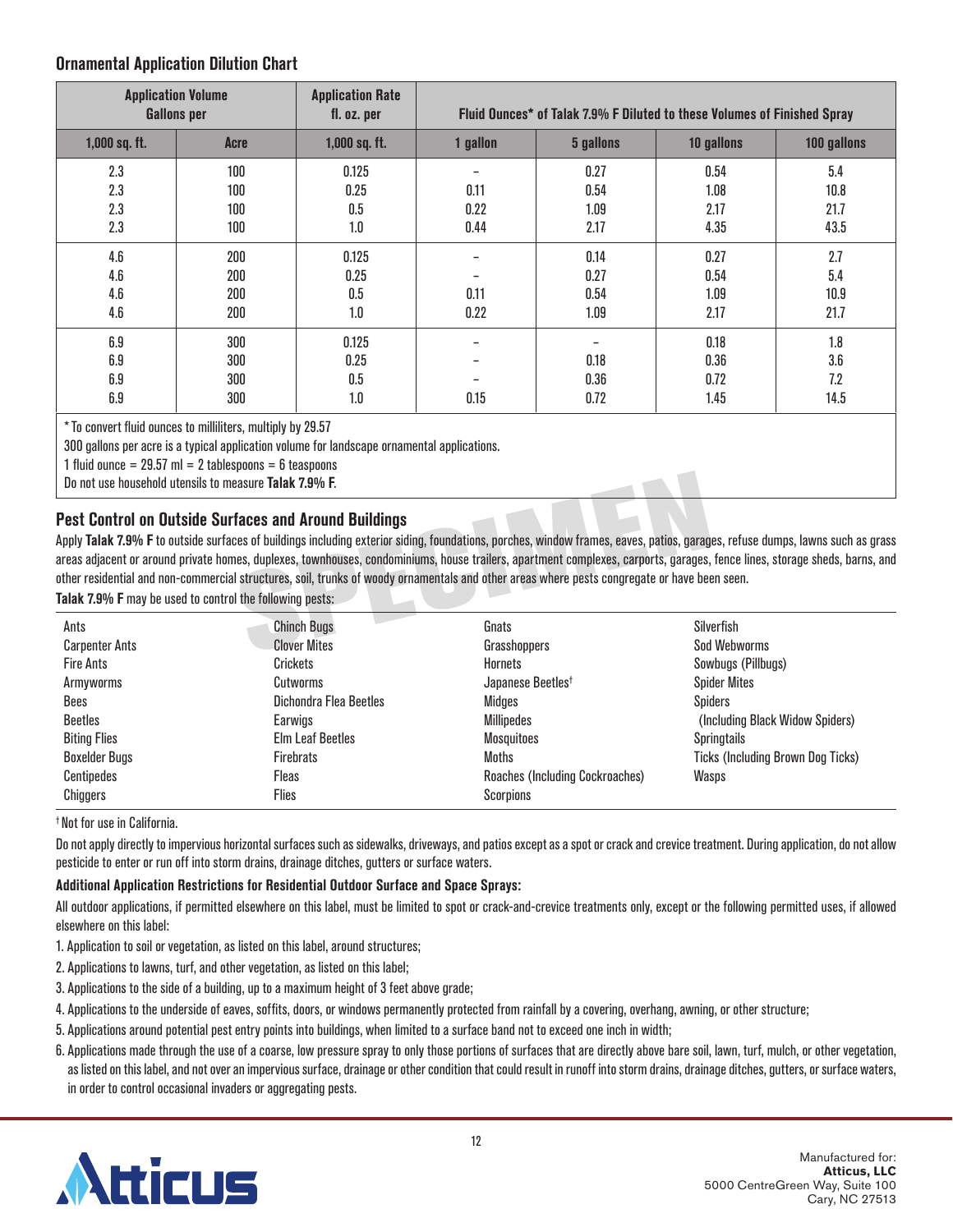# **Application**

Use a 0.02 to 0.06% dilution to spray outside surfaces of buildings. Use a spray volume of up to 10 gallons of dilution per 1,000 square feet. Use higher application volumes if vegetation or landscape materials are dense.

**Mixing Directions:** For 0.02% suspension, mix 0.33 fluid oz. of **Talak 7.9% F** per gallon of water. For 0.06% suspension, mix 1 fluid oz. **Talak 7.9% F** per gallon of water (1 fluid oz. = 2 tablespoons). Do not use household utensils to measure **Talak 7.9% F**. Use the higher rates for heavy pest infestation, quicker knockdown or longer residual control. Retreatment may be necessary to achieve and/or maintain control during periods of high pest pressure. Repeat application only if there are signs of renewed insect activity. Repeat application limited to once per seven days.

**Perimeter Treatment:** Treat a band of soil and vegetation 6 to 10 feet wide around and next to the structure and the foundation of the structure to a height of 2 to 3 feet. Use 0.33 to 1.0 fluid oz. of **Talak 7.9% F** per 1,000 square feet in enough water to provide sufficient coverage (refer to **Perimeter Application Dilution Chart**).

**For Ant and Fire Ant Mounds use Talak 7.9% F 0.06% Dilution as Drench Method:** Use 1 to 2 gallons of dilution for each mound area. Sprinkle the mound until wet and apply to a 4 foot diameter circle around the mound. For mounds larger than 12", use a higher volume. Applications should be made in cool weather, such as in early morning or late evening hours, not in the heat of the day.

**Mosquito Control:** To control mosquitoes around buildings, landscapes, and lawns, dilute 0.33 to 1.0 fl. oz. of **Talak 7.9% F** per gallon of water and apply at the rate of one gallon of dilution per 1,000 square feet as a general spray. **Talak 7.9% F** may be diluted at lower concentrations and applied at higher volumes to ensure the proper amount of product per area (refer to the **Ornamental or Perimeter Application Dilution Charts**).

**Calculating Dilution Rates:** The following steps should be taken to determine the appropriate dilution of **Talak 7.9% F** that is required to control specific pests:

1) Select an application rate in of fluid oz. of **Talak 7.9% F**.

2) Determine your application volume and amount of spray mix you want to prepare in the **Dilution Chart**.

3) Use the **Dilution Chart** to determine the appropriate volume of **Talak 7.9% F** that must be mixed in your desired volume of water.

# **Perimeter Application Dilution Chart**

| <b>Application Volume</b>           | <b>Application Rate</b>                  |                          | Fluid Ounces* of Talak 7.9% F Diluted to these Volumes of Finished Spray |            |             |
|-------------------------------------|------------------------------------------|--------------------------|--------------------------------------------------------------------------|------------|-------------|
| <b>Gallons</b><br>per 1,000 sq. ft. | <b>Fluid Ounces</b><br>per 1,000 sq. ft. | 1 gallon                 | 5 gallons                                                                | 10 gallons | 100 gallons |
| 1.0                                 | 0.33                                     | 0.33                     | 1.67                                                                     | 3.3        | 33.3        |
| 1.0                                 | $0.5\,$                                  | 0.5                      | 2.5                                                                      | $5.0\,$    | 50.0        |
| 1.0                                 | 0.67                                     | 0.67                     | 3.33                                                                     | 6.7        | 66.7        |
| 1.0                                 | 0.75                                     | 0.75                     | 3.75                                                                     | 7.5        | 75.0        |
| $1.0\,$                             | 1.0                                      | $1.0\,$                  | $5.0\,$                                                                  | 10.0       | 100.0       |
| $2.0\,$                             | 0.33                                     | 0.17                     | 0.83                                                                     | 1.65       | 16.5        |
| 2.0                                 | 0.5                                      | 0.25                     | 1.25                                                                     | $2.5\,$    | 25.0        |
| $2.0\,$                             | 0.67                                     | 0.33                     | 1.67                                                                     | 3.35       | 33.5        |
| $2.0\,$                             | 0.75                                     | 0.38                     | 1.88                                                                     | 3.75       | 37.5        |
| 2.0                                 | $1.0$                                    | $0.5\,$                  | $2.5\,$                                                                  | $5.0\,$    | 50.0        |
| $3.0\,$                             | 0.33                                     | 0.11                     | 0.55                                                                     | 1.10       | 11.0        |
| $3.0\,$                             | $0.5\,$                                  | 0.17                     | 0.83                                                                     | 1.67       | 16.7        |
| 3.0                                 | 0.67                                     | 0.22                     | 1.11                                                                     | 2.23       | 22.3        |
| $3.0\,$                             | 0.75                                     | 0.25                     | 1.25                                                                     | 2.5        | 25.0        |
| $3.0\,$                             | $1.0\,$                                  | 0.33                     | 1.67                                                                     | 3.33       | 33.3        |
| 4.0                                 | 0.33                                     | $\blacksquare$           | 0.42                                                                     | 0.83       | 8.3         |
| $4.0\,$                             | $0.5\,$                                  | 0.13                     | 0.63                                                                     | 1.25       | 12.5        |
| 4.0                                 | 0.67                                     | 0.17                     | 0.84                                                                     | 1.67       | 16.7        |
| 4.0                                 | 0.75                                     | 0.19                     | 0.94                                                                     | 1.88       | 18.8        |
| 4.0                                 | $1.0$                                    | 0.25                     | 1.25                                                                     | 2.5        | 25.0        |
| $5.0\,$                             | 0.33                                     | $\overline{\phantom{0}}$ | 0.33                                                                     | 0.67       | 6.7         |
| $5.0\,$                             | 0.5                                      | 0.1                      | $0.5\,$                                                                  | $1.0\,$    | 10.0        |
| 5.0                                 | 0.67                                     | 0.13                     | 0.67                                                                     | 1.33       | 13.3        |
| $5.0\,$                             | 0.75                                     | 0.15                     | 0.75                                                                     | 1.5        | 15.0        |
| $5.0\,$                             | $1.0\,$                                  | $0.2\,$                  | $1.0\,$                                                                  | $2.0\,$    | 20.0        |

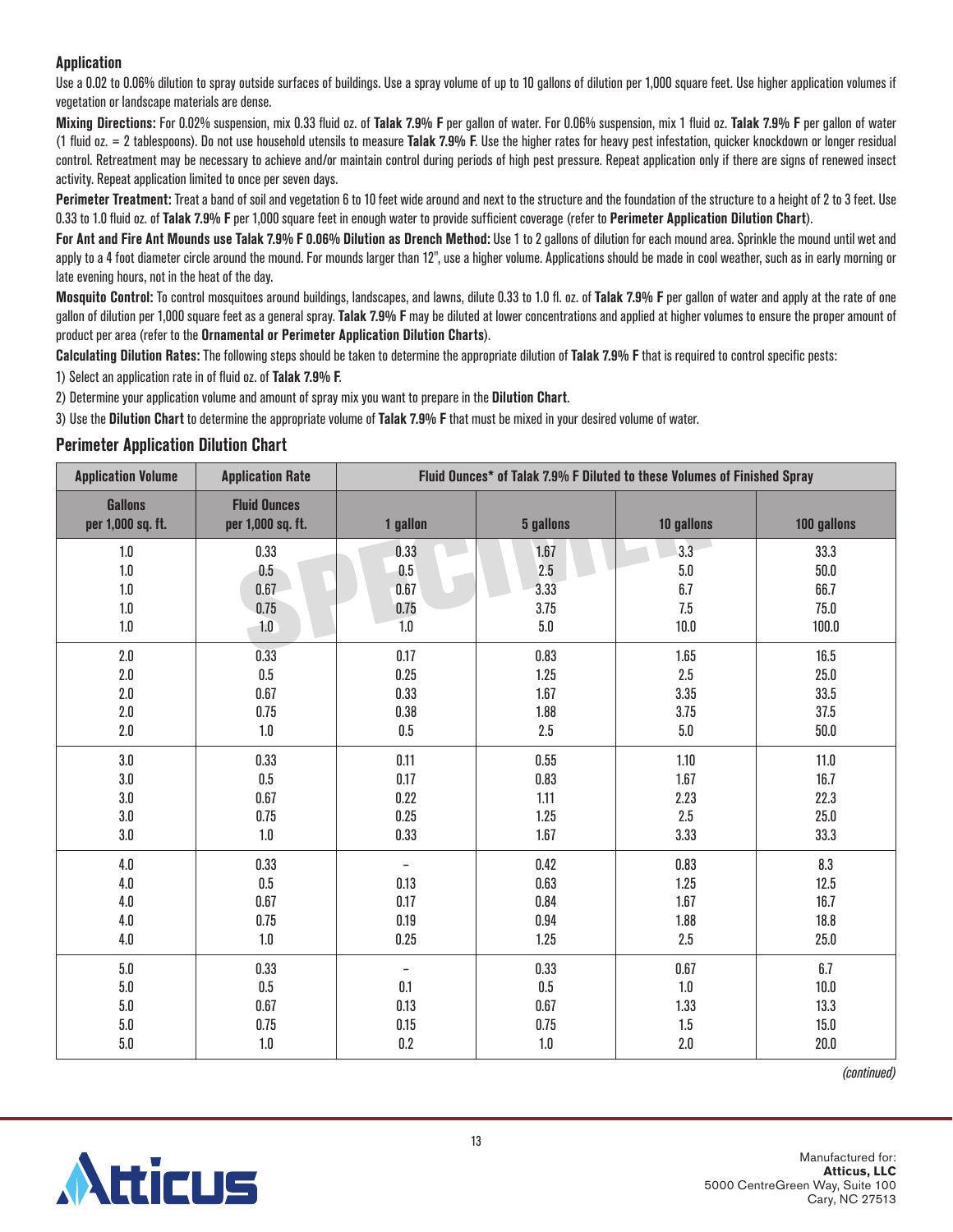# **Perimeter Application Dilution Chart** *(continued)*

| <b>Application Volume</b>                                                                                                   | <b>Application Rate</b>                  |          |           | Fluid Ounces* of Talak 7.9% F Diluted to these Volumes of Finished Spray |             |
|-----------------------------------------------------------------------------------------------------------------------------|------------------------------------------|----------|-----------|--------------------------------------------------------------------------|-------------|
| <b>Gallons</b><br>per 1,000 sq. ft.                                                                                         | <b>Fluid Ounces</b><br>per 1,000 sq. ft. | l qallon | 5 gallons | 10 gallons                                                               | 100 gallons |
| 10.0                                                                                                                        | 0.33                                     |          | 0.17      | 0.33                                                                     | 3.3         |
| 10.0                                                                                                                        | 0.5                                      |          | 0.25      | 0.5                                                                      | 5.0         |
| 10.0                                                                                                                        | 0.67                                     |          | 0.33      | 0.67                                                                     | 6.7         |
| 10.0                                                                                                                        | 0.75                                     |          | 0.38      | 0.75                                                                     | 7.5         |
| 10.0                                                                                                                        | 1.0                                      | 0.1      | 0.5       | 1.0                                                                      | 10.0        |
| * To convert fluid ounces to milliliters, multiply by 29.57<br>1 fluid ounce $= 29.57$ ml $= 2$ tablespoons $= 6$ teaspoons |                                          |          |           |                                                                          |             |

Do not use household utensils to measure **Talak 7.9% F**.

# **INDOOR USE**

**Talak 7.9% F** may be used for residual pest control in buildings and structures and on modes of transport. For control of ants, bees, beetles, boxelder bugs, carpet beetles, centipedes, clothes moths, cockroaches, crickets, earwigs, firebrats, flies, gnats, midges, millipedes, pillbugs, scorpions, silverfish, sowbugs, spiders, ticks and wasps. In the home, all food processing surfaces and utensils should be covered during treatment or thoroughly washed before reuse. Exposed food should be covered or removed. Do not permit humans or pets to contact treated surfaces until the spray has dried. During any overhead applications to overhead interior areas of structures, cover surfaces below with plastic sheeting or similar materials.

#### **Application**

Apply to areas where pests hide. These areas include baseboards, corners, storage areas, closets, around water pipes, doors and windows, attics and eaves, behind and under refrigerators, cabinets, sinks, furnaces, stoves, the underside of shelves, drawers and similar areas. Treat with a low-pressure spray (25 p.s.i. or less), coarse, crack and crevice, pinstream, spot or with a paint brush. Pay close attention to cracks and crevices. Not for use as a space spray.

**Mixing Directions**: Prepare a dilution of **Talak 7.9% F** for spray or brush application. See **Mixing Directions** in **Pest Control on Outside Surfaces and Around Buildings** section. • Fill sprayer with the required amount of water.

- Add **Talak 7.9% F**.
- Close sprayer and shake to ensure proper mixing.
- Prepare only the amount of solution necessary for treatment.

In order to achieve and/or maintain control in times of high pest pressure, retreatment may be needed. Repeat application should only take place if there are signs of renewed insect activity and should not exceed one application per 7 days.

**Application Rates:** For 0.02% suspension, mix 0.33 fluid oz. of **Talak 7.9% F** per gallon of water. For 0.06% suspension, mix 1 fluid oz. **Talak 7.9% F** per gallon of water (1 fluid oz. = 2 tablespoons). Do not use household utensils to measure **Talak 7.9% F**. Use the higher rates for heavy pest infestation, quicker knockdown or longer residual control.

| <b>Pest</b>                                                                                                                                                                                |                                                                                                                                            | <b>Application Rate</b>                                                          | <b>Application Instructions</b>                                                                                                                                                                                                                                                                                                                                                                                                                                                                                                                                                                                                                                                                                                                                                                                                                                                                                                                                                                                                                                                                                                                                                                                                                                                                                                                                                                                                                                                                                                                                                                                                                                  |
|--------------------------------------------------------------------------------------------------------------------------------------------------------------------------------------------|--------------------------------------------------------------------------------------------------------------------------------------------|----------------------------------------------------------------------------------|------------------------------------------------------------------------------------------------------------------------------------------------------------------------------------------------------------------------------------------------------------------------------------------------------------------------------------------------------------------------------------------------------------------------------------------------------------------------------------------------------------------------------------------------------------------------------------------------------------------------------------------------------------------------------------------------------------------------------------------------------------------------------------------------------------------------------------------------------------------------------------------------------------------------------------------------------------------------------------------------------------------------------------------------------------------------------------------------------------------------------------------------------------------------------------------------------------------------------------------------------------------------------------------------------------------------------------------------------------------------------------------------------------------------------------------------------------------------------------------------------------------------------------------------------------------------------------------------------------------------------------------------------------------|
| Ants<br>Bedbugs<br>Bees<br><b>Beetles</b><br><b>Boxelder Buas</b><br><b>Carpet Beetles</b><br>Centipedes<br><b>Clothes Moths</b><br>Cockroaches<br>Crickets<br>Earwigs<br><b>Firebrats</b> | <b>Flies</b><br>Gnats<br><b>Midges</b><br><b>Millipedes</b><br>Pillbugs<br>Scorpions<br>Silverfish<br>Sowbugs<br>Spiders<br>Ticks<br>Wasps | $0.33 - 1.0$ fl. oz.<br>per gallon of water<br>$(0.02\% - 0.06\%$<br>suspension) | <b>Ants:</b> Apply to ant trails, around doors and windows and other places that ant frequent.<br>Bedbugs: To help control of Bedbugs, apply thoroughly to crack and crevices where bedbugs frequent. This includes<br>bed frames, box springs, inside empty dressers and clothes closets, carpet edges, wall moldings (high and low), and<br>wallpaper edges. Do not use on bed linens, pillows, mattresses, or clothes. Before application, remove all clothes and<br>other articles from dressers or clothes closets. Allow all treated areas to dry before use. Not recommended for use as<br>sole protection against bedbugs. If evidence of bedbugs is found in/on mattresses, use a product approved for this use.<br>Bees and Wasps: Apply to nest in late evening when pests are at rest. Spray nests and surrounding areas thor-<br>oughly. Spray nests, entrances to nests and surrounding areas thoroughly. Contact as many insects as possible.<br>Retreat if signs of renewed activity exist.<br>Boxelder Bugs, Centipedes, Earwigs, Beetles, Millipedes, Pillbugs, and Sowbugs: Treat around doors, win-<br>dows, baseboards, storage areas and other locations where pests may be found.<br>Cockroaches, Crickets, Firebrats, Scorpions, Silverfish, Spiders, and Ticks: Use a coarse, low pressure<br>spray to areas where pests hide. These areas include baseboards, corners, storage areas, closets, around water<br>pipes, doors and windows, attics and eaves, behind and under refrigerators, cabinets, sinks, furnaces, and stoves,<br>the underside of shelves, drawers, and similar areas. Pay close attention to cracks and crevices. |

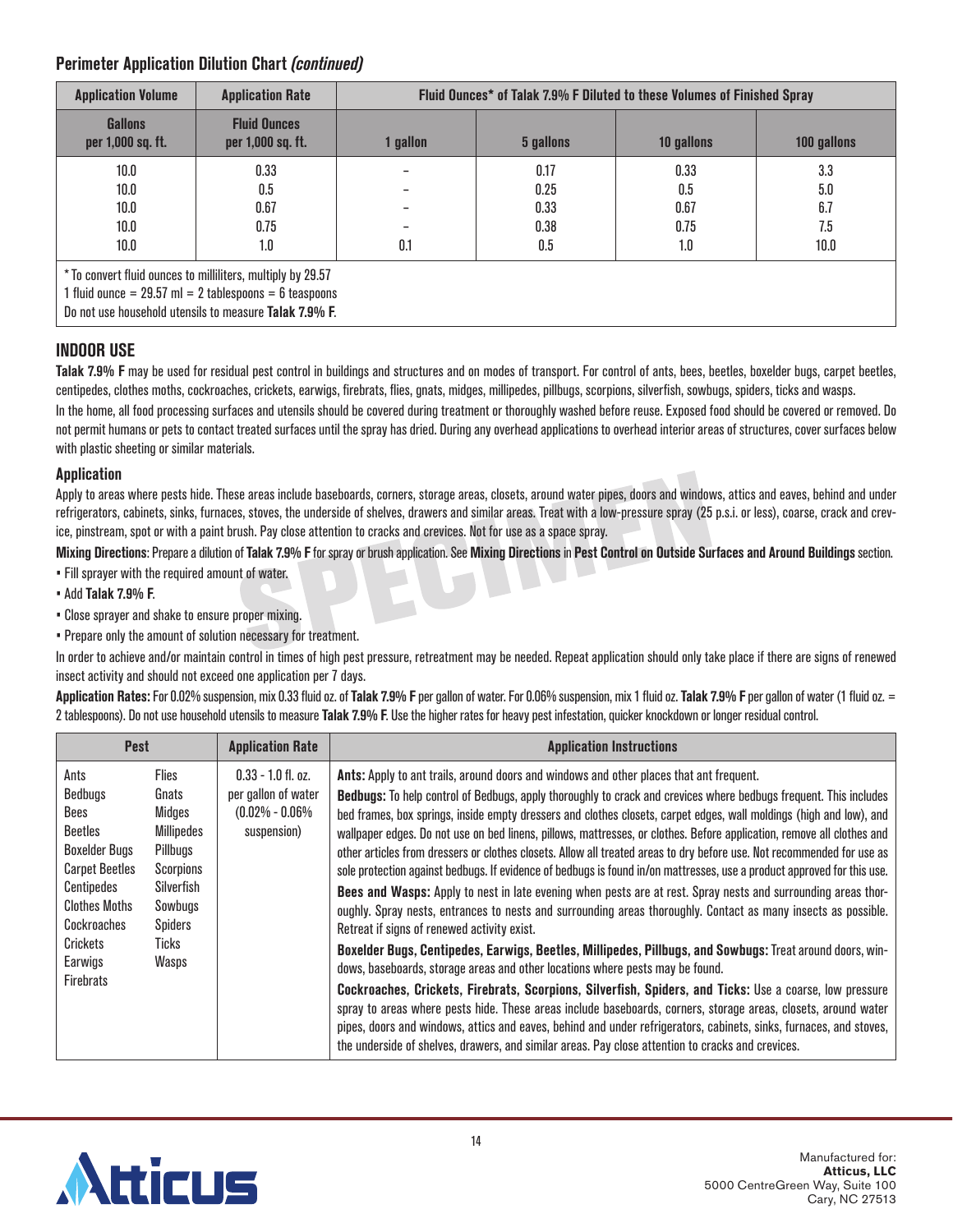# **Food/Feed Handling Establishments**

**Talak 7.9% F**, when used as a general spot, surface, or crack and crevice treatment, may be applied in both food/feed and nonfood areas of food/feed handling establishments.

Food/feed handling establishments are any place other than private residences where exposed food/feed is held, processed, prepared or served, including areas for receiving, storing, packing (canning, bottling, wrapping, boxing), preparing, enclosed processing systems (mills, dairies, edible oils, syrups) of food and edible waste storage. Serving areas where food is exposed and the facility is in operation are also considered food areas.

Non-food areas in which applications are allowed include garbage rooms, lavatories, floor drains (to sewers), entries and vestibules, offices, locker rooms, machine rooms, garages, mop closets and storage (after canning or bottling).

**Some of the use sites that are allowed include:** Aircraft (do not use in aircraft cabins), apartment buildings, bakeries, bottling facilities, breweries, buses, cafeterias, candy plants, canneries, dairy product processing plants, food manufacturing plants, food processing plants, food service establishments, granaries, grain mills, hospitals, hotels, industrial buildings, laboratories, meat/poultry/egg processing plants, mobile/ motor homes, nursing homes, offices, railcars, restaurants, schools, ships, trailers, trucks, vessels, warehouses and wineries.

**Surface Application:** Do not use this application method in food/feed handling establishments when the facility is in operation or foods/feeds are exposed. During treatment, remove or cover all food processing and/or handling equipment and do not apply directly to food products. All equipment, benches, shelving and other surfaces in food processing plants, bakeries, cafeterias, and other facilities, which food will contact must be washed after treatment. Clean food handling equipment or processing equipment and rinse completely with fresh, clean water.

**Spot, Crack and Crevice Application:** These types of treatments can be done when the facility is operating, but food should be covered or removed from the treatment area. Do not apply directly to food.

**Foam Applications:** Converting **Talak 7.9% F** to foam will allow it to be used to treat structural voids. To produce a 0.02% to 0.06% foam concentration, dilute 0.33 to 1.0 fl. oz. of **Talak 7.9% F** per gallon of water and add the manufacturer's recommended amount of foaming agent. Before application, make sure that the foaming agent is compatible with **Talak 7.9% F**.

# **TERMITE CONTROL (ABOVE GROUND ONLY)**

The treatment methods that are expressed below are intended to kill termite workers or winged reproductives present at the time of application. These methods should supplement, not substitute for, mechanical alteration, soil treatment or foundation treatment. Controlling winged reproductive termites and exposed workers in localized areas can be accomplished by diluting 1.0 fluid ounce of **Talak 7.9% F** per gallon of water and applying the dilution at the rate of one gallon per 1,000 square feet to attics, crawl spaces, unfinished basements and other void areas as a coarse fan spray. Both swarming termites and the areas where they gather should be treated.

Controlling above-ground termites in localized areas of infested wood may be accomplished by diluting 1.0 fluid oz. of **Talak 7.9% F** per gallon of water and applying as a liquid or foam to voids and galleries in wood that is damaged, in addition to spaces between wooden structural members and between the sill plate and foundation where the wood is at risk to attack. Drilling and then injecting the foam or dilution into damaged wood or wall voids with an appropriate directional injector will help reach those areas that are not easy to access. After treatment is completed, securely plug the holes that are in regularly occupied areas in the construction elements.

Controlling termite carton nests in building voids can be accomplished by diluting 1.0 fluid oz. of **Talak 7.9% F** per gallon of water and apply as a liquid or foam using a pointed injection tool. To obtain control, various depths of injection and numerous injection points may be needed. After treatment is complete and when feasible, remove the carton nest material from the building void.

# **ANT CONTROL**

**Nuisance Ants Indoors:** Apply to ant nests for best results. Apply a dilution of 0.5 to 1.0 fluid oz. of **Talak 7.9% F** per gallon of water at the rate of one gallon of dilution per 1,000 square feet to places where ants have been seen or are believed to forage as a general surface, crack and crevice or spot treatment. Some of these areas include baseboards, in and behind cabinets, under and behind dishwashers, furnaces, refrigerators, sinks and stoves, around pipes, cracks and crevices and in corners. Pay close attention when treating entry points into the home or around doors and windows. When combining liquid **Talak 7.9% F** treatments with bait treatments use **Talak 7.9% F** as instructed above and apply baits in those areas where **Talak 7.9% F** has not been applied. Do not apply as a broadcast or general surface treatment in residential areas. **Nuisance Ants Outdoors:** Apply to ant nests for best results. Treat ant trails, around doors and windows, and other places where ants have been seen or are likely to forage. Treat using a low or high volume perimeter treatment depending on the density of vegetation and landscape materials as described in the **Pest Control on Outside Surfaces and Around Buildings** section of this label. When treating concrete surfaces, more frequent treatments, higher dilutions and/or application volumes may be needed for ant control. The following procedure will normally allow optimal control:

- 1. Non-porous surfaces should be treated with low volume applications using 0.5 to 1.0 fluid oz. of **Talak 7.9% F** per gallon of water and applying this dilution at the rate of one gallon per 1,000 square feet.
- 2. Vegetation and porous surfaces should be treated with high volume applications using dilutions that are calculated to deliver 0.5 to 1.0 fluid oz. of **Talak 7.9% F** per 1,000 square feet (refer to the **Ornamental and Perimeter Application Dilution Charts**).
- 3. Dilute 0.5 to 1.0 fluid oz. of **Talak 7.9% F** per gallon of water and apply at a rate of up to 10 gallons of dilution per 1,000 square feet for maximum residual control.

**Carpenter Ants Indoors:** Treat areas where carpenter ants are seen or are predicted to forage, such as baseboards, in and behind cabinets, under and behind dishwashers, furnaces, refrigerators, sinks, and stoves, around pipes, cracks and crevices, and in corners by diluting 0.5 to 1.0 fluid oz. of **Talak 7.9% F** per gallon of water and applying at the rate of one gallon of dilution per 1,000 square feet as a general surface, crack and crevice or spot and/or foam treatment. Pay close attention to treating entry points into the home or premises such as around doors and windows. Spray or foam into cracks into crevices or dill holes and spray, mist or foam into voids and galleries where carpenter ants or their nests are present. When combining liquid **Talak 7.9% F** treatments with bait treatments use **Talak 7.9% F** as instructed above and apply baits in those areas where **Talak 7.9% F** has not been applied. Do not apply as a broadcast or general surface treatment in residential areas.

**Carpenter Ants Outdoors:** Treat carpenter ant nests for best results. Treat areas where carpenter ants are seen or are believed to forage, such as ant trails, around doors and windows. As stated in **Pest Control on Outside Surfaces and Around Buildings** section, apply using a low or high volume perimeter treatment of this label. When treating concrete surfaces, more frequent treatments, higher dilution and/or application volumes may be needed for carpenter ant control. Following the procedure below will normally allow optimal control:

- 1. Treat non-porous surfaces with low volume applications using 0.5 to 1.0 fluid oz. of **Talak 7.9% F** per gallon of water and applying this dilution at the rate of one gallon per 1,000 square feet.
- 2. **Talak 7.9% F** may be used as a treatment for the trunks of trees that have carpenter ant trails, or where carpenter ants are foraging. Use 0.5 to 1.0 fl. oz. of **Talak 7.9% F**

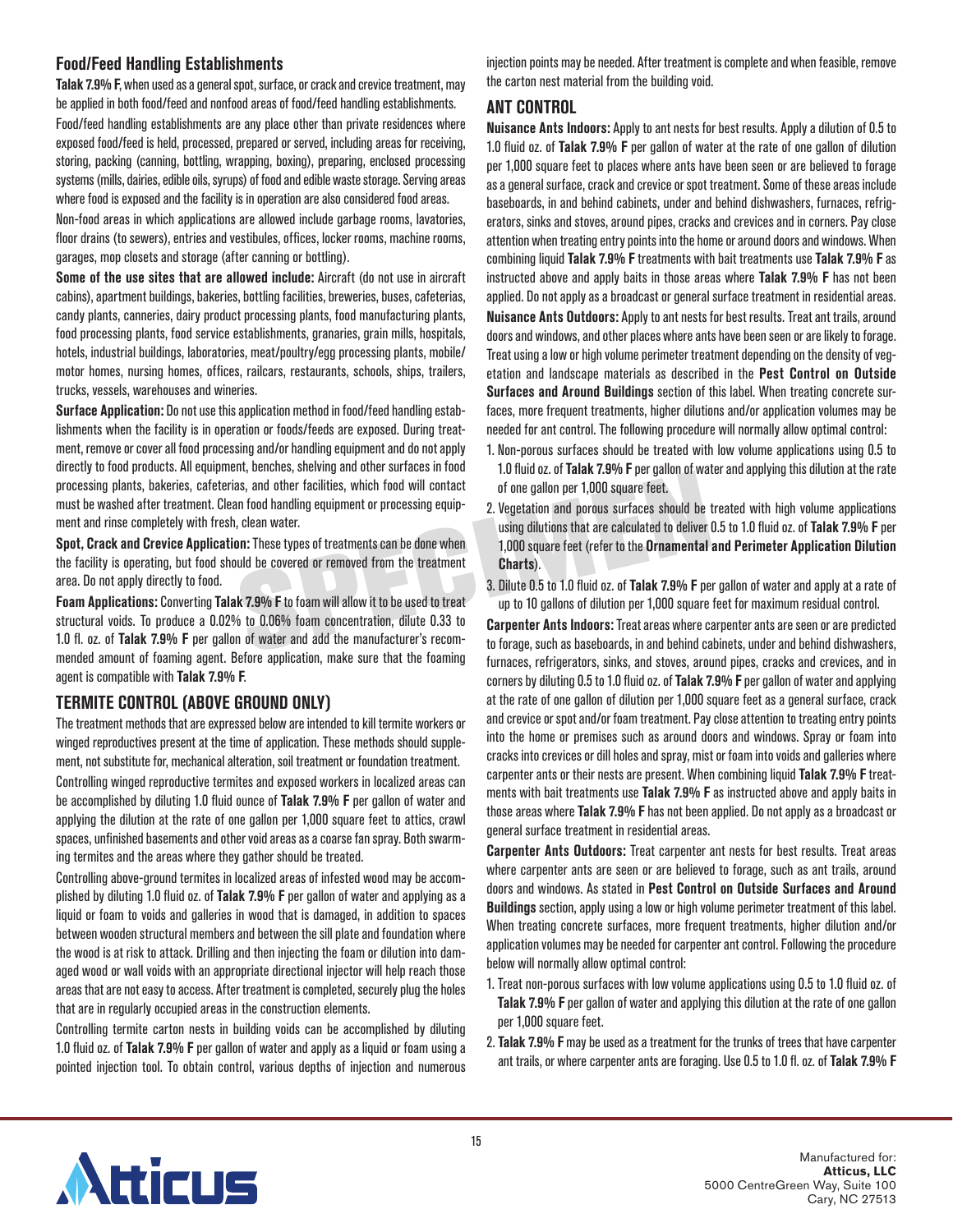per gallon of water and apply this dilution to wet the bark from the base of the tree to as high as possible on the trunk.

- 3. Vegetation and porous surfaces should be treated with high volume applications using dilutions that are calculated to deliver 0.5 to 1.0 fluid oz. of **Talak 7.9% F** per 1,000 square feet (refer to the **Ornamental and Perimeter Application Dilution Charts**).
- 4. Dilute 0.5 to 1.0 fluid oz. of **Talak 7.9% F** per gallon of water and apply at a rate of up to 10 gallons of dilution per 1,000 to obtain maximum residual control.

To control carpenter ants inside trees, utility poles, fencing or deck materials and similar structural members, drill to find the inside infested cavity and inject or foam a 0.06% dilution (1.0 fl. oz. of **Talak 7.9% F** per gallon of water) into the cavity with adequate volume and a proper treatment tool with a splash-back guard.

Where there are ants tunneling below the surface, dilute 0.5 to 1.0 fluid ounces of **Talak 7.9% F** per gallon of water and applying as a drench or inject the dilution or foam at intervals of 8 to 12 inches. A uniform vertical barrier should be established where there are ants tunneling below surfaces such as at the edges of walls, driveways or other hard surfaces.

Apply a 0.06% dilution to stored lumber or wood piles using a sprinkling can or a hoseend sprayer to deliver a coarse drenching spray. This wood may be used for lumber or burned after 30 days. Do not use this method of application in structures.

The soil under the area where firewood will be stacked may be treated with a dilution of 1.0 fluid oz. of **Talak 7.9% F** per gallon of water to protect the firewood from carpenter ants (and termites). Apply at the rate of one gallon of dilution per 8 square feet. DO NOT treat firewood with this product.

#### **IMPREGNATION AND APPLICATION OF TALAK 7.9% F ON DRY BULK LAWN FERTILIZERS**

**Talak 7.9% F** may be impregnated on dry bulk fertilizers. When applied as directed, **Talak 7.9% F**/dry bulk fertilizer mixtures provide insect control equal to that provided by the same rates of **Talak 7.9% F** applied in water.

**Impregnation:** Apply using a minimum 2.3 pounds of dry bulk fertilizer per 1,000 square ft. with the recommended amount of **Talak 7.9% F** per 1,000 square ft. Use a closed rotary-drum mixer or a similar type of closed blender equipped with suitable spray equipment. The spray nozzle(s) should be positioned to provide a uniform, fine spray pattern over the tumbling fertilizer for thorough coverage. The physical properties of fertilizers vary, particularly in liquid absorptive capacity. When absorptivity is sufficient, simple spray impregnation of the fertilizer with **Talak 7.9% F** provides a satisfactory dry mixture. If the absorptive capacity is inadequate, use of a highly absorptive powder is required to provide a dry, flowable mixture. Microcel E (Johns-Manville Products Corporation) is a recommended absorbent powder. Generally less than 2% by weight of Microcel E is required. DO NOT impregnate **Talak 7.9% F** onto straight coated ammonium nitrate or straight limestone because these materials will not absorb the insecticide. Dry fertilizer blends containing mixtures of ammonium nitrate or limestone may be impregnated with **Talak 7.9% F**.

The amount of **Talak 7.9% F** actually required in the preparation of individual fertilizer mixtures should be determined carefully for each production operation. This is necessary to ensure that the amount of pesticide actually contained in the mixture applied to the soil represents the correct rate of use. Bulk fertilizer impregnated with **Talak 7.9% F** should be applied immediately, not stored.

All individual Federal and State regulations relating to bulk dry fertilizer blending, registration, labeling, and application of the mixtures are the responsibility of the individual and/or company selling the fertilizer and **Talak 7.9% F** mixture.

Fertilizer for this use should be Turf fertilizers recommended for specific regions.

#### **USE IN LIVESTOCK/POULTRY HOUSING STRUCTURES AND PET KENNELS**

For control of pests including biting flies, filth-breeding flies, fleas, litter beetles, hide beetles, bed bugs, mites, and ticks.

Application may be made as a general surface spray (including directed spray) and/or as a crack and crevice treatment. For best results, make interior and exterior applications at or around the same time. In addition to applications of **Talak 7.9% F**, ensure that normal cleaning practices are followed.

#### **Occupied Areas**

Indoors, apply only to indoor cracks and crevices. For exteriors, apply to walls and foundation perimeters to help prevent interior infestations of pests. Use **Talak 7.9% F** at a rate equivalent to 0.33 to 1 fl. oz. per 1,000 sq. feet.

#### **Unoccupied Areas**

Apply to areas where crawling or flying pests may be present, such as floors, vertical surfaces, and overhead surfaces, paying special attention to areas such as stanchions, pipes, windows, and doors. Cover feeders, waterers, and feed carts before application, to avoid contamination. Do not apply to milk rooms. Make exterior applications to walls and foundation perimeters to help prevent interior infestations of pests. Use **Talak 7.9% F** at a rate equivalent to 0.33 to 1 fl. oz. per 1,000 sq. feet.

Bed Bugs, Mites and Ticks - Treat cracks and crevices, walls, posts, nest boxes, and mobile side curtains. Do not apply this product directly to animals.

Adult Flies - Make applications to areas where flies will rest, such as the ceiling, rafters, and trusses; also treat windows, walls (interior and exterior), supports, fences, and vegetation. **Talak 7.9% F** may be applied to manure in situations where fly larvae are abundant and the area cannot be cleaned.

Poultry Houses - Make applications to the floor (where birds are grown on litter), walls, posts, and cage framing (where birds are grown in cages); apply also into cracks and crevices around insulation. Reapply after each growout or sanitization procedure, but not more often than every 8 weeks. For improved indoor control, apply to the outside of building foundations to keep adult beetles from moving indoors. Apply in a uniform band 2 to 3 feet up the foundation, and 6 to 10 feet out from the structure. A routine, year-round treatment program will prevent pests from reaching problem levels.

Where Birds are Grown on Litter - Apply **Talak 7.9% F** to litter after birds are removed and during tilling at a rate equivalent to 0.33 to 1 fl. oz. per 1,000 sq. feet. If litter is removed and replaced with fresh litter, make an application to bare soil or concrete at a rate equivalent to 0.33 to 1 fl. oz. per 1,000 sq. feet, and treat the new litter once it is spread. Spray inside walls, posts, and exterior perimeter. Reapply between each flock.

Broiler-breeder Houses - To control beetles; apply as directed above for litter and soil/ floor treatment.

Caged-layer Houses - For control of beetles, do not treat accumulated manure because it may disrupt natural enemies that control fly breeding. Treat the perimeter of the manure at a rate equivalent to 0.33 to 1 fl. oz. per 1,000 sq. feet. Also spray pit walls, posts, and the exterior of the structure. Reapply between each flock.

Before applying disinfectants, ensure that the **Talak 7.9% F** treatment is dry.

DO NOT apply **Talak 7.9% F** as a general surface spray when animals are present in the facility. Allow applications to dry before restocking the facility. Crack and crevice treatment may be made when animals are present.

DO NOT apply **Talak 7.9% F** to any animal feed, water, or watering equipment.

DO NOT contaminate any animal feed, food, or water in and around livestock, poultry, or pet housing when making applications.